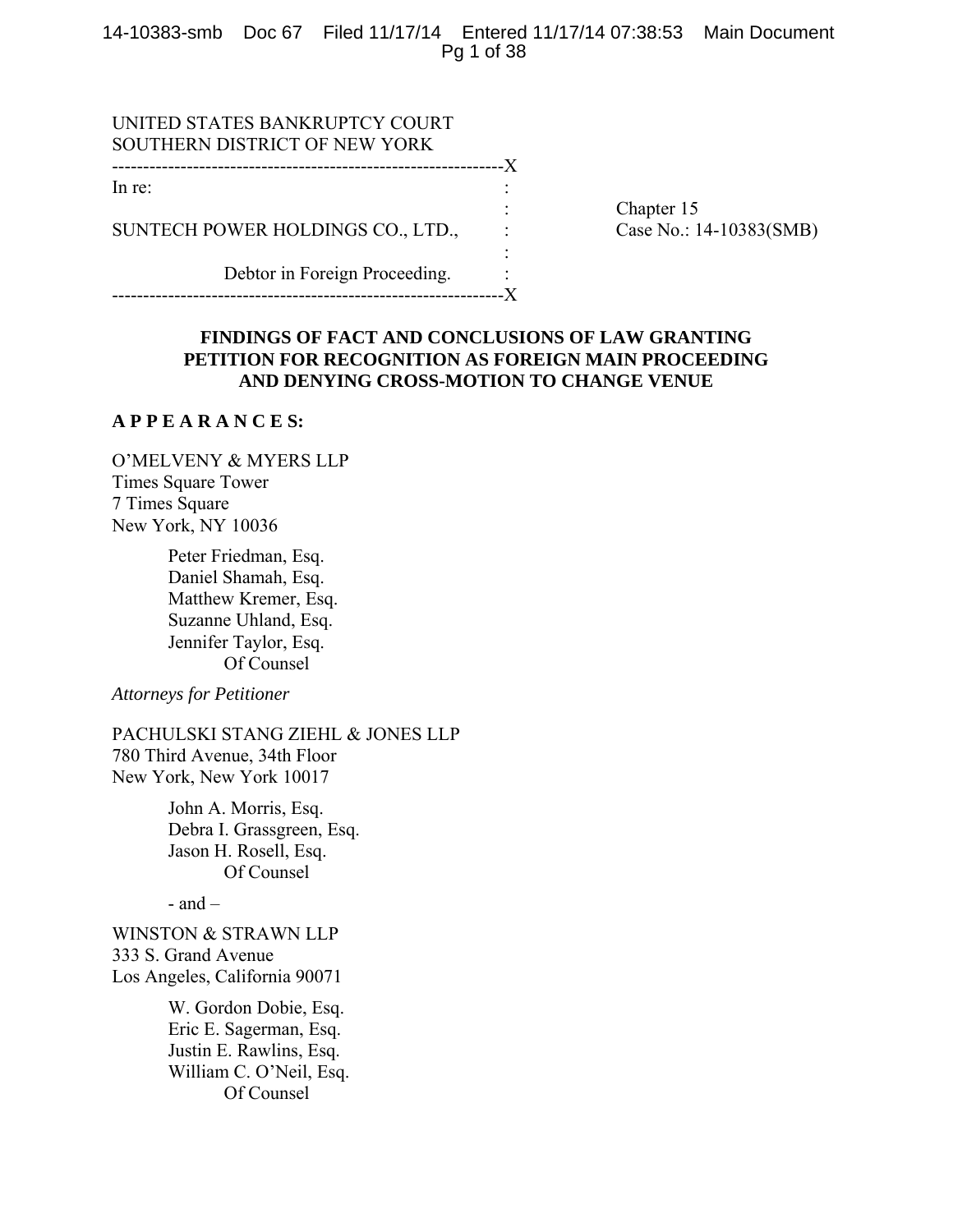# 14-10383-smb Doc 67 Filed 11/17/14 Entered 11/17/14 07:38:53 Main Document Pg 2 of 38

*Attorneys for the Solyndra Residual Trust* 

# **STUART M. BERNSTEIN UNITED STATES BANKRUPTCY JUDGE:**

 Suntech Power Holdings Co. Ltd. (the "Debtor") is a debtor in a provisional liquidation pending in the Cayman Islands (the "Foreign Proceeding"). David Walker and Ian Stokoe, the Joint Provisional Liquidators, or JPLs, filed a petition under chapter 15 of the Bankruptcy Code seeking recognition of the Foreign Proceeding as a foreign main proceeding. *See* 11 U.S.C. § 1502(4), or alternatively, as a foreign nonmain proceeding. *See* 11 U.S.C. § 1502(5). Solyndra Residual Trust ("Solyndra") opposes recognition, and has filed a cross-motion to transfer the venue of the chapter 15 case to the Northern District of California. The dispute regarding recognition centers on three issues: (1) is the Debtor eligible to be a debtor under Bankruptcy Code § 109(a); (2) is venue proper in this district under 28 U.S.C. § 1410; and (3) is the Cayman Islands the Debtor's center of main interests ("COMI")? Depending on the answers to these questions, Solyndra seeks to transfer venue in the interests of justice or for the convenience of the parties. *See* 28 U.S.C. § 1412.

 Solyndra's opposition to recognition as well as the support for its cross-motion are based on a mistaken assumption and allegations involving bad faith manipulation of the case. It maintains that the Debtor did business in San Francisco at the time the JPLs filed the chapter 15 case and the JPLs should have filed it there. Solyndra charges that the JPLs manipulated the venue of the case by establishing a New York bank account in order to file the case in New York. It also charges that the JPLs manipulated the Debtor's COMI, implying that the Debtor should have sought reorganization in the People's Republic of China ("China").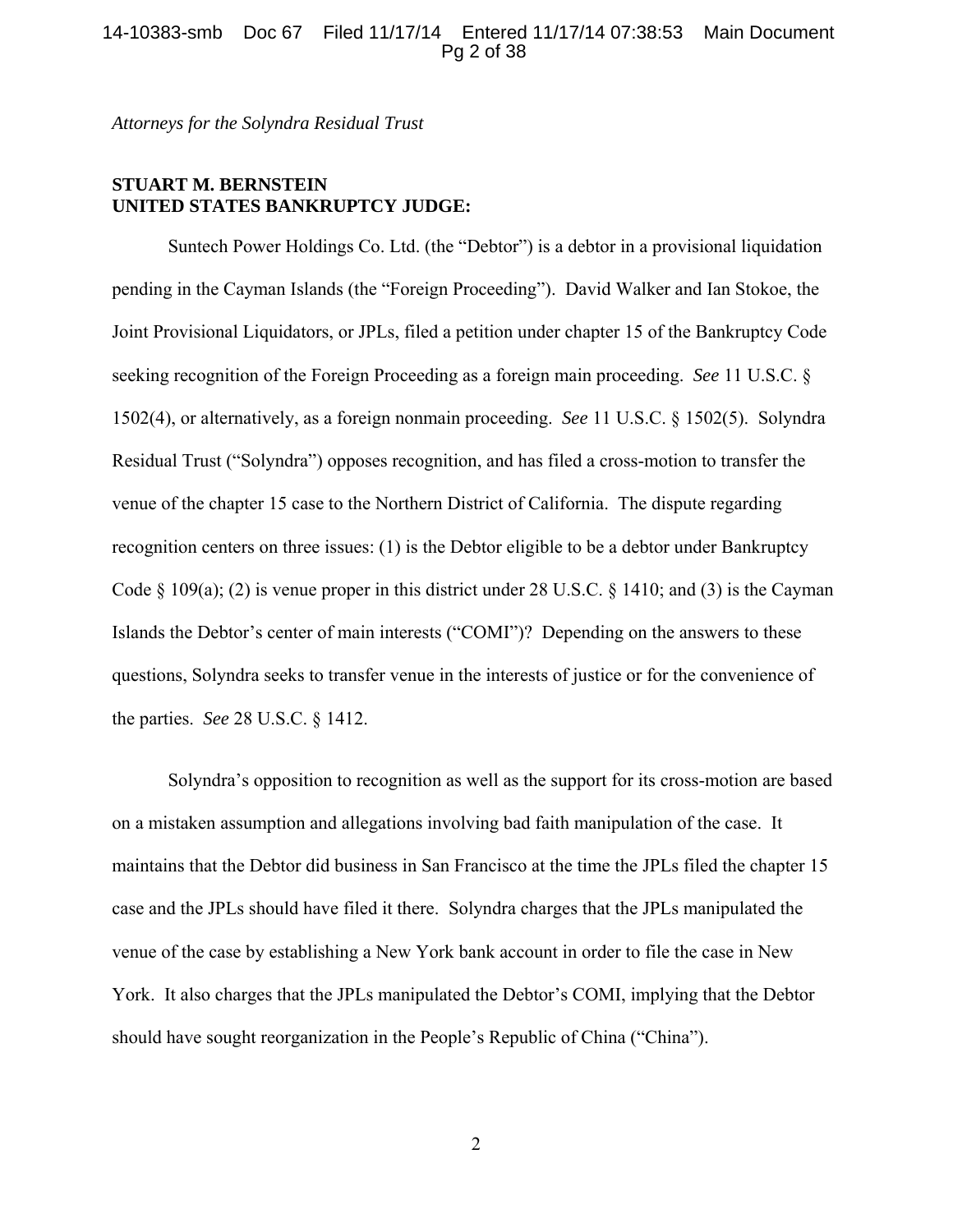# 14-10383-smb Doc 67 Filed 11/17/14 Entered 11/17/14 07:38:53 Main Document Pg 3 of 38

 The Court conducted a trial of the disputed factual issues on July 17, 2014. Having heard Walker's testimony and reviewed the extensive documentary record, the Court is satisfied that (1) the Debtor does not conduct business in the Northern District of California and there was no basis to place venue in that jurisdiction, (2) while the JPLs established a bank account in New York, in part, to satisfy the eligibility requirements for being a Debtor, they did not intend and their actions did not wrest the venue of the case from California, and (3) they did not manipulate the Debtor's COMI; the activities they undertook that had the effect of establishing the Debtor's COMI in the Cayman Islands were consistent with their duties as provisional liquidators in the Foreign Proceeding.

 Accordingly, the petition for recognition is granted and the cross-motion to change venue is denied.

# **BACKGROUND<sup>1</sup>**

### **A. The Debtor's Business Operations**

 $\overline{a}$ 

 The Debtor is a Cayman Islands exempted company formed on August 8, 2005. (PX 2.) Its registered office is P.O. Box 309 GT, Ugland House, South Church Street, George Town, Grand Cayman. (PX 3 at SPH000008542.) It is a holding company and ultimate parent for a group of direct and indirect subsidiaries (the "Suntech Group") that are engaged in the business of developing, manufacturing and marketing photovoltaic ("PV") modules and cells and providing PV integration services worldwide for residential, commercial and industrial use. (SX 1 at ¶¶ 10-11.) The Debtor's principal American indirect subsidiary is Suntech America, Inc. ("Suntech America"). Suntech America was incorporated in Delaware in 2006, has been

<sup>1</sup> In this opinion, "Tr." refers to the trial transcript (ECF Doc. #62), "PX" refers to the Petitioners' exhibits received in evidence, and "SX" refers to Solyndra's exhibits received in evidence.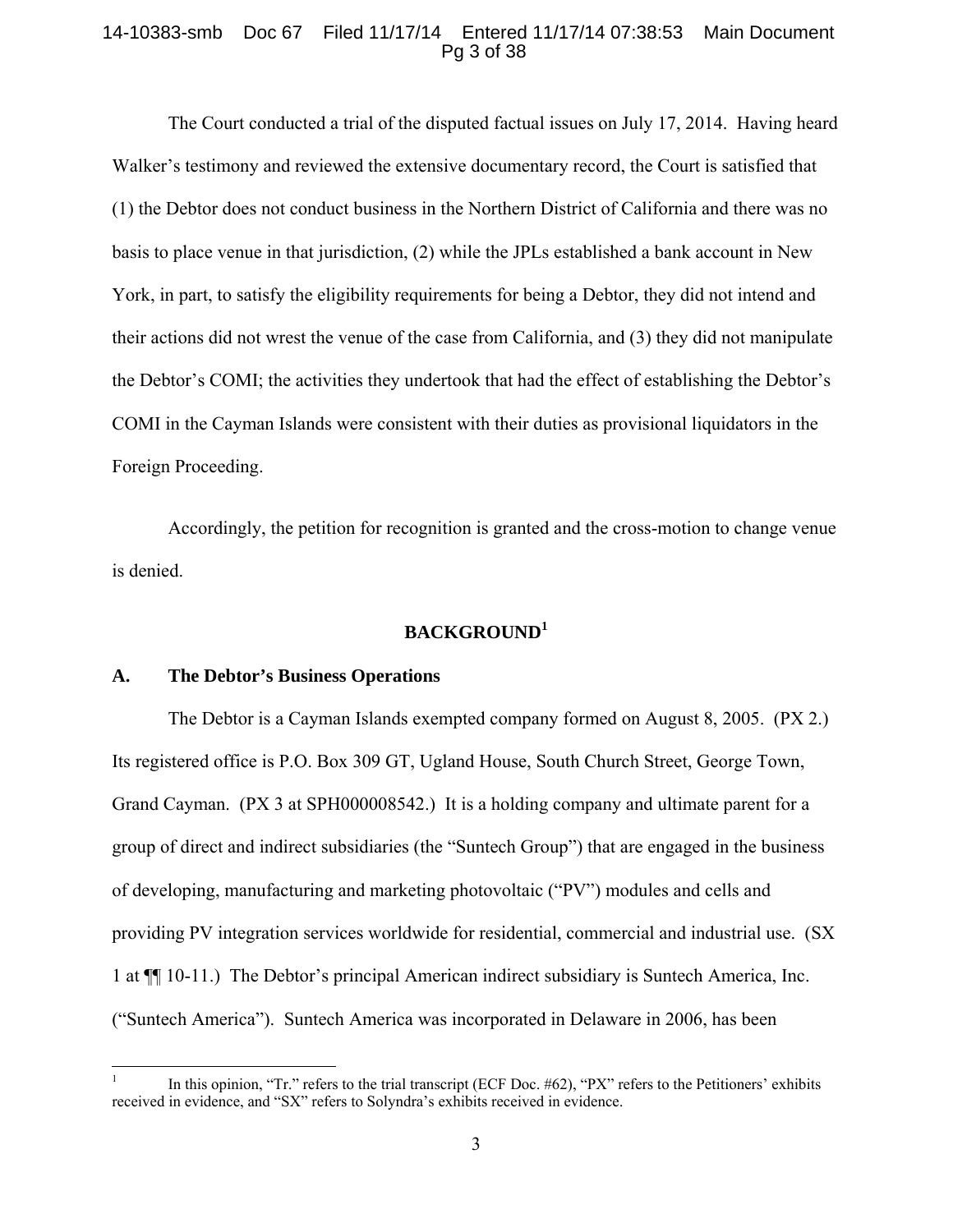# 14-10383-smb Doc 67 Filed 11/17/14 Entered 11/17/14 07:38:53 Main Document Pg 4 of 38

registered to do business in California since its incorporation and is based in San Francisco. (PX 44; PX 16 at § 9.5.1.)

 Aside from the Debtor, none of the Suntech Group is incorporated in the Cayman Islands, (*see* PX 11), and none of the Suntech Group conducts business in the Cayman Islands. Moreover, it is undisputed that prior to the commencement of the Foreign Proceeding on November 5, 2013, the Debtor did not conduct business in the Cayman Islands and regularly listed the location of its principal executive offices as R&D Mansion, 9 Xinhua Road, New District, Wuxi, Jiangsu Province, 214028 in China. (*E.g.*, SX 83-97.)<sup>2</sup>

 The Debtor's principal debt arises from a United States debt offering evidenced by notes in the amount of \$575 million issued in 2008 and due on March 15, 2013 (the "Notes"). (PX 31 at SPH00008884; Tr. at 44:2–10.) Its other debts include approximately \$50 million owed to the International Finance Corporation ("IFC") on account of a convertible loan, (PX 15 at SPH00007102), and a substantial amount owed to affiliates. (*See* PX 43 at 1, 2.) Finally, the Debtor is a defendant in several pending litigations. In particular, Solyndra has brought antitrust litigation against the Debtor and others seeking to recover at least \$1.5 billion in damages. (SX 76 at ¶ 7.) The lawsuit is pending in the Northern District of California.

 The Debtor's assets as of November 30, 2013 (roughly three weeks after the commencement of the Foreign Proceeding) consisted of \$2.6 million in cash,  $(PX 15 at § 9.1.1)$ , and \$1.46 billion in receivables, the majority of which were due from four subsidiaries. (*Id.* §

 $\overline{a}$ 

<sup>2</sup> As an exempted company, the Debtor could "not trade in the Cayman Islands with any person, firm or corporation except in furtherance of the business of the Company carried on outside the Cayman Islands." (PX 3, at SPH00008543.)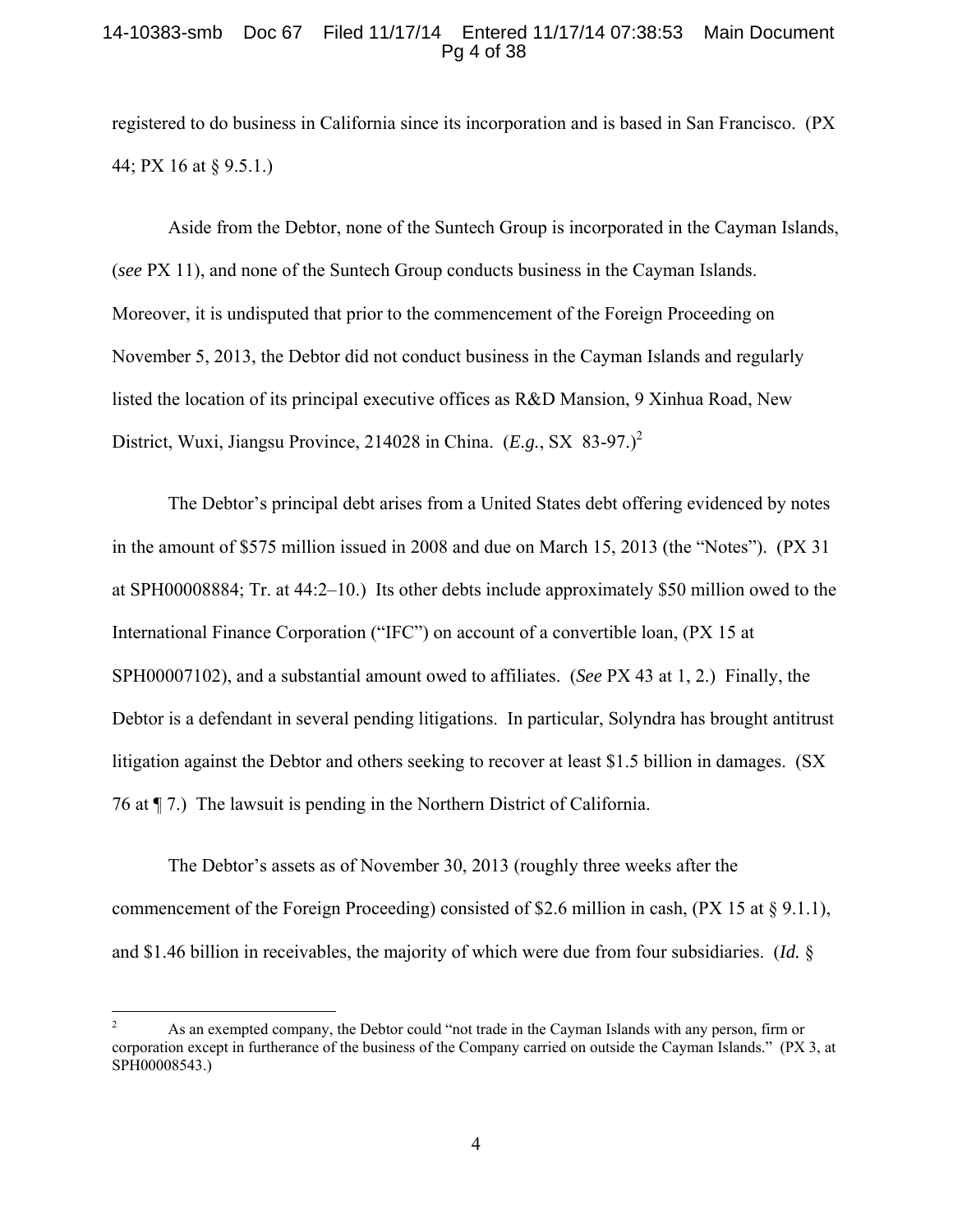## 14-10383-smb Doc 67 Filed 11/17/14 Entered 11/17/14 07:38:53 Main Document Pg 5 of 38

9.1.2 at SPH00007100.) Their collectability was questionable as a result of the financial position of the subsidiaries. (*Id.*) The Debtor had another \$40 million in a bank account, but the cash was collateral and had been seized. (*Id.* § 9.1.2 at SPH00007101). Finally, the Debtor held investments in certain subsidiaries and a non-affiliate. (*Id.*)

#### **B. The Foreign Proceeding**

 The Debtor defaulted when the Notes matured on March 15, 2013. (Tr. at 44:2–6.) On September 23, 2013, the Debtor and funds managed by Clearwater Capital Partners, LLC ("Clearwater") and Spinnaker Capital LLC ("Spinnaker"), collectively holding approximately 50% of the Notes, (Transcript of Deposition of Edward Cairns held July 3, 2014 ("Cairns Tr."), at 10:25–11:11), executed a Restructuring Framework Agreement (the "RFA"). (PX 32.) The RFA contemplated that the Notes and the IFC loan would be restructured through a scheme of arrangement implemented in the Cayman Islands, and if necessary, a chapter 15 filing. (*Id.* at §  $2.5(c)$ .)

 Clearwater's representative, Edward Cairns, testified at his deposition that the Cayman Islands was specified because it was the most logical and appropriate jurisdiction in which to restructure the Debtor's financial affairs. The Debtor was a Cayman Islands corporation, and the scheme of arrangement was a "flexible" and "cost effective" method for dealing with the Debtor's financial problems. (Cairns Tr. at  $23:9-24.$ )<sup>3</sup> The chapter 11 alternative was rejected due to concerns about costs and the ability of management to maintain control of the Debtor. (Cairns Tr. at 24:8–25:10.)<sup>4</sup> Finally, Clearwater flatly rejected the possibility of a restructuring

 3 Solyndra's counsel objected to the form of the question that elicited this information. (*See* Cairns Tr. at 23:8.) The objection is overruled.

<sup>4</sup> Solyndra's counsel objected to the form of the question that elicited this information. (*See* Cairns Tr. at 24:12.) The objection is overruled.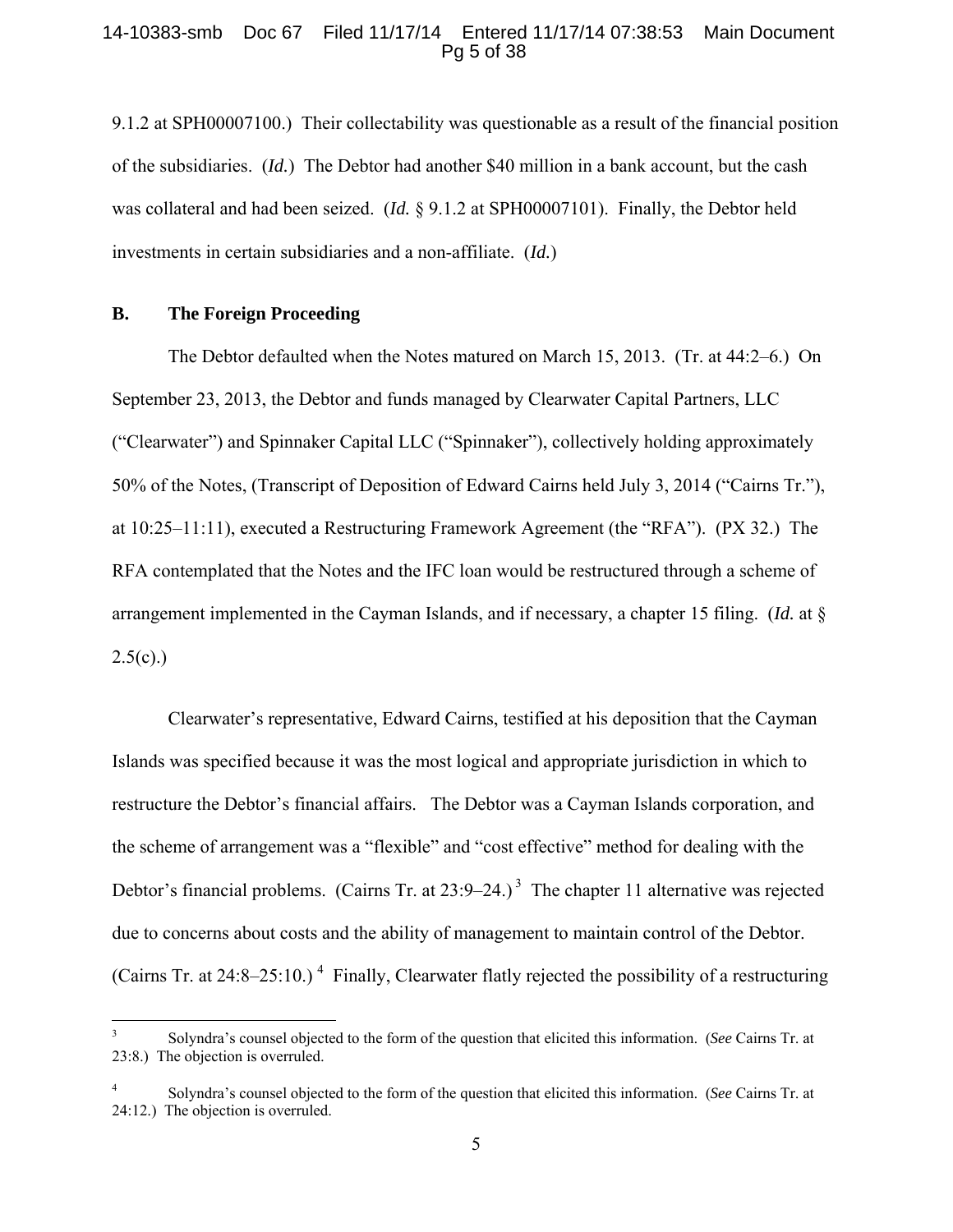# 14-10383-smb Doc 67 Filed 11/17/14 Entered 11/17/14 07:38:53 Main Document Pg 6 of 38

in China. The Chinese court's jurisdiction was in doubt, and China has different concepts of the rules of law and creditors' rights compared to those found in the Cayman Islands and the United States; it is the last place that one would go. (Cairns Tr. at  $27:18-28:17.$ )<sup>5</sup>

 On November 5, 2013, Christopher Michael Nacson, a director of the Debtor owed \$16,666 in board fees, filed a winding up petition in the Grand Court of the Cayman Islands (the "Cayman Court"). The petition asked the Cayman Court to place the Debtor into a provisional liquidation proceeding and appoint Walker and Stokoe, both of PwC Corporate Finance and Recovery (Cayman) in the Cayman Islands, as JPLs. (PX 24 at 2.) Two days later, the Cayman Court entered an order commencing the Foreign Proceeding and appointing Walker and Stokoe as JPLs pursuant to section 86 of the Cayman Islands Companies Law. (PX 1 (the "Appointment Order").)

# **C. The JPLs' Management and Control of the Debtor**

1

 The Appointment Order authorized the JPLs to propose a compromise or arrangement with the Debtor's creditors, (PX 1 at  $\P$  2), and seek relief under chapter 15 of the United States Bankruptcy Code. (*Id.* at 13.) Their authority included numerous specifically delineated powers, (*id.* at ¶ 4), detailed later in this opinion. Among other things, the JPLs could take possession of the Debtor's assets, borrow money, open and close bank accounts, employ attorneys and staff, and exercise the Debtor's rights as a shareholder of its subsidiaries. The Board retained control to manage the day-to-day affairs of the Debtor subject, however, to the JPLs' monitoring, oversight and supervision. (*Id.* at ¶¶ 4(a), 8.) The management of matters outside of the ordinary course of business required the JPLs' approval. (*Id.* at ¶ 8.)

<sup>5</sup> Solyndra's counsel objected to the form of the question that elicited this information. (*See* Cairns Tr. at 27:22-23.) The objection is overruled.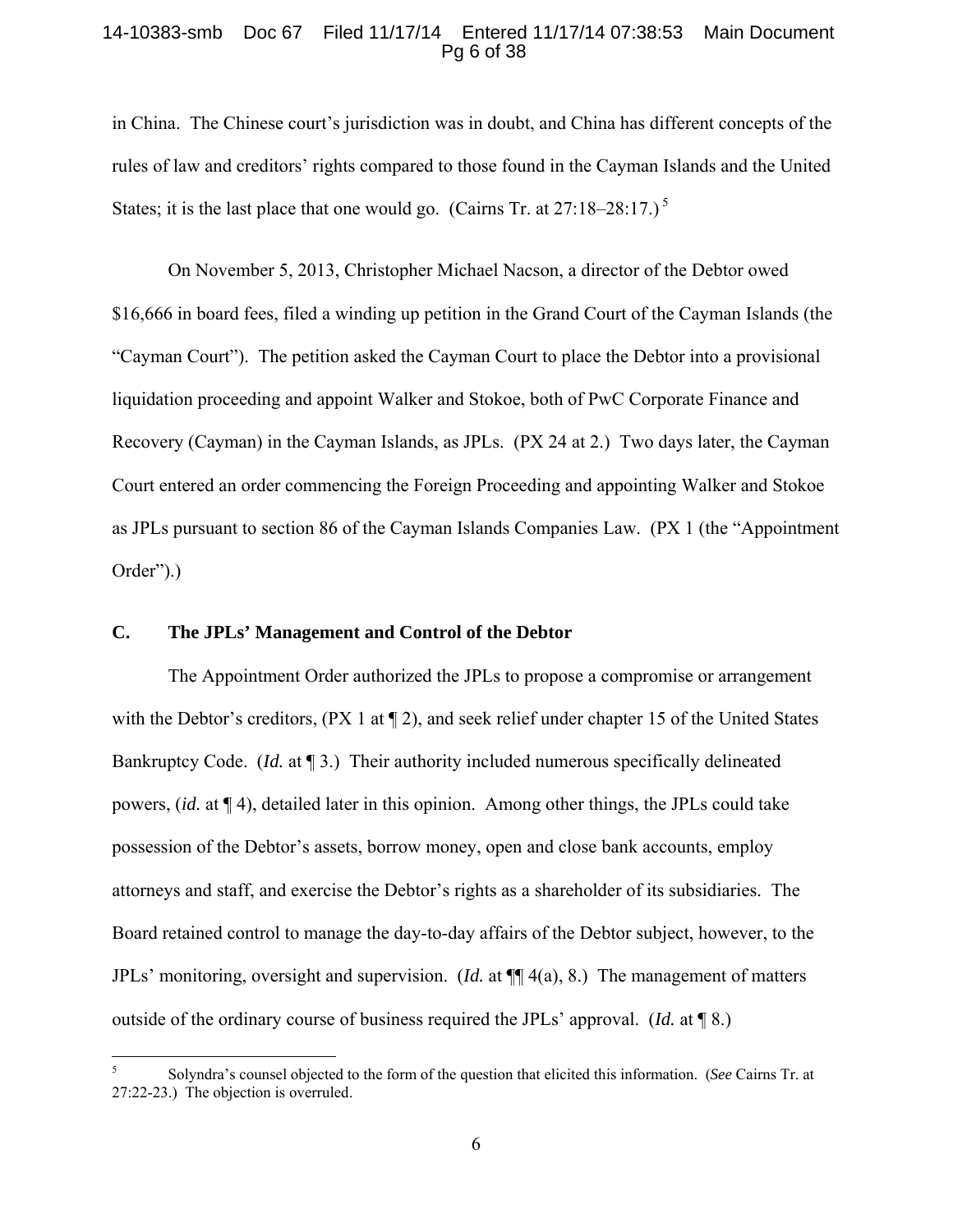# 14-10383-smb Doc 67 Filed 11/17/14 Entered 11/17/14 07:38:53 Main Document Pg 7 of 38

 Although the Appointment Order retained some authority for the Board, its role following the JPLs' appointment substantially decreased. <sup>6</sup> Walker assumed primary control, and managed the Debtor's affairs from the Cayman Islands. The JPLs published notices of their appointment in several newspapers, including two newspapers in China, a newspaper in the Cayman Islands, and the international edition of the Wall Street Journal (which is also published in the United States), (PX 36, 37, 38, 39; Tr. at 56:14–57:5), directing interested parties to contact a Cayman Islands-based member of Walker's staff. (Tr. at 57:6–15.) They also changed the address of the Debtor's principal offices in its SEC filings from Wuxi, China to the Ugland House in the Cayman Islands, (*compare* SX 104, dated Jan. 10, 2014 *with* SX 105, dated Jan. 17, 2014), and Walker's office at Strathvale House in the Cayman Islands (SX 106, dated Jan. 27, 2014; SX 81, dated Feb. 6, 2014). On January 20, 2014, Kim Liou, the Debtor's General Counsel and Secretary at the time, sent letters to the IFC and Wilmington Trust Company notifying them that subsequent notices and communications should be sent to Strathvale House in the Cayman Islands. (PX 29; PX 30.)

 Among the many pressing problems, Walker addressed the Debtor's cash needs as well as the cash needs of the provisional liquidation. According to the *First Report to Grand Court of the Cayman Islands by the Joint Provisional Liquidators*, dated Dec. 20, 2013, (PX 15), the Debtor did not have enough cash reserves to meet the costs likely to be incurred during the next thirteen weeks. (*Id.* at § 9.1.1.) The Debtor's funds were controlled by certain authorized signatories, and all but two of the Debtor's accounts were inaccessible because the funds were

 $\overline{a}$ 

<sup>6</sup> The Board had decided not to pursue directors' and officers' liability insurance because it was too costly. (PX 17 at SPH00007560R.) The lack of insurance may have contributed to the Board's reluctance to make decisions and defer to Walker. (Tr. at 63:4–19.)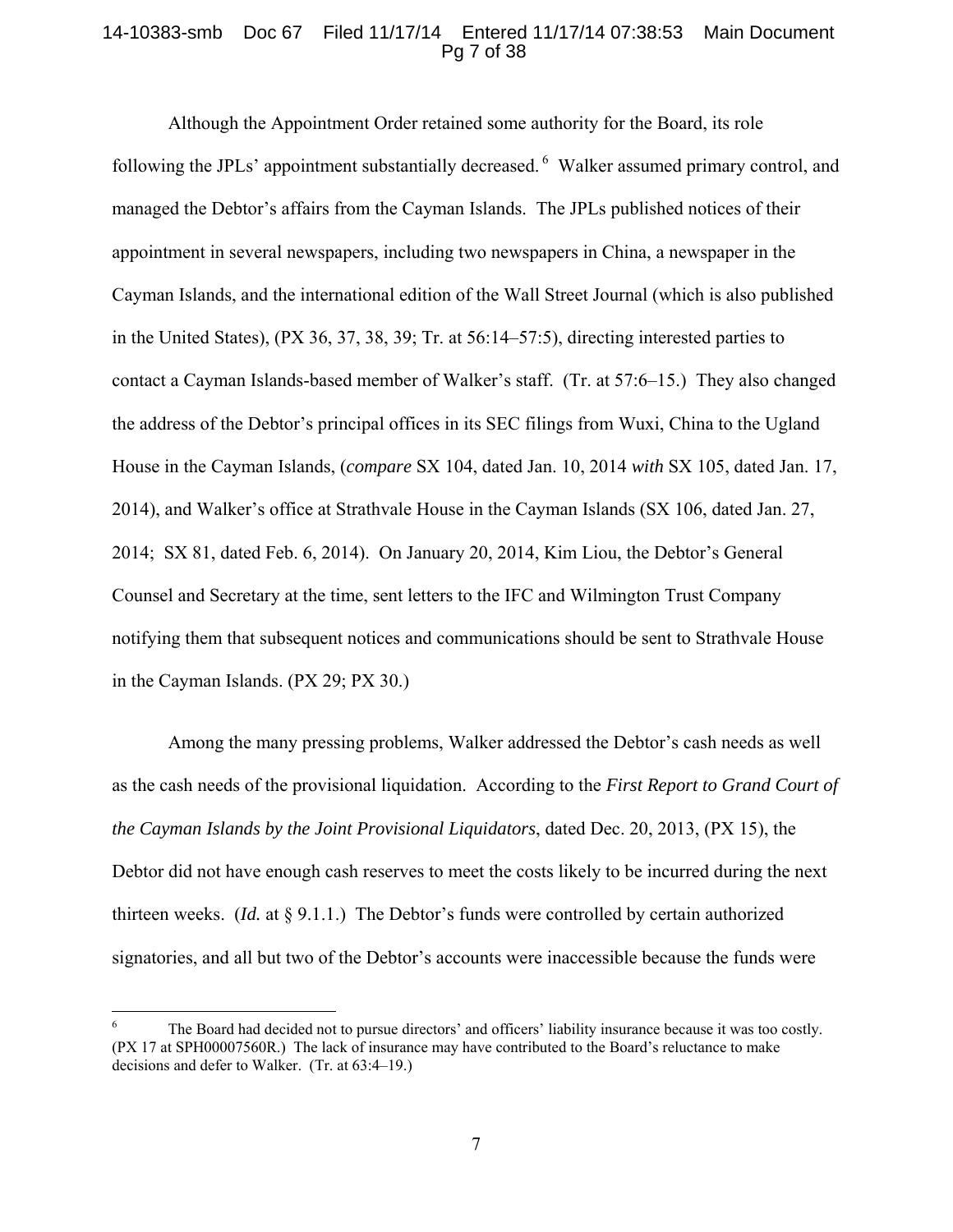# 14-10383-smb Doc 67 Filed 11/17/14 Entered 11/17/14 07:38:53 Main Document Pg 8 of 38

subject to liens in favor of certain guarantee creditors. (Tr. at 74:5–15, 90:5–14.) One of the other accounts in Wuxi was used pay the expenses of the Debtor's limited support staff in Wuxi, (Tr. at 72:6–73:7), and funds held in China were subject to numerous withdrawal restrictions. (Tr. at 78:3–18.)

 The JPLs worked with the Board and management to fund the looming shortfall. (PX 15 at §§ 3.3, 9.1.1.) They opened an account at HSBC in the Cayman Islands, and on December 5, 2013, Walker asked the Board to transfer \$2 million to the account. (PX 58.) The HSBC account was eventually funded in the approximate sum of \$3.85 million in early February 2014 primarily through a transfer of funds held by the Debtor in Standard Chartered Bank (Hong Kong) Limited. (*See* PX 16 at § 11.1.1; PX 35 at SPH00008810.) In addition, Walker obtained a \$7 million loan on the Debtor's behalf from Suntech America in order to finance the restructuring efforts. (PX 18.) Michael Nacson, Chairman of the Board, apprised the Board of the proposed loan during a January 23, 2014 telephonic meeting, told the Board he intended to sign the loan agreement (but did not seek the Board's approval)<sup>7</sup> and informed the Board that the JPLs would control the loan proceeds and make the final determinations with respect to payment of post-petition legal fees. (SX 7 at SPH00000111-12.) Lastly, in March 2014, Walker authorized an agreement on behalf of the Debtor with Wuxi Suntech under which it agreed to pay \$750,000 to the Debtor in exchange for the right to use the Debtor's export license (the "Cooperation Agreement"). (*See* PX 7; Tr. at 60:23-61:2.) Walker advised the Board of the proposed transaction but did not seek the Board's approval. (Tr. at 60:14–61:6.)

 $\overline{a}$ 

<sup>7</sup> The loan agreement was executed by Kurt Metzger, a director of both the Debtor and Suntech America. (PX 18 at 15.)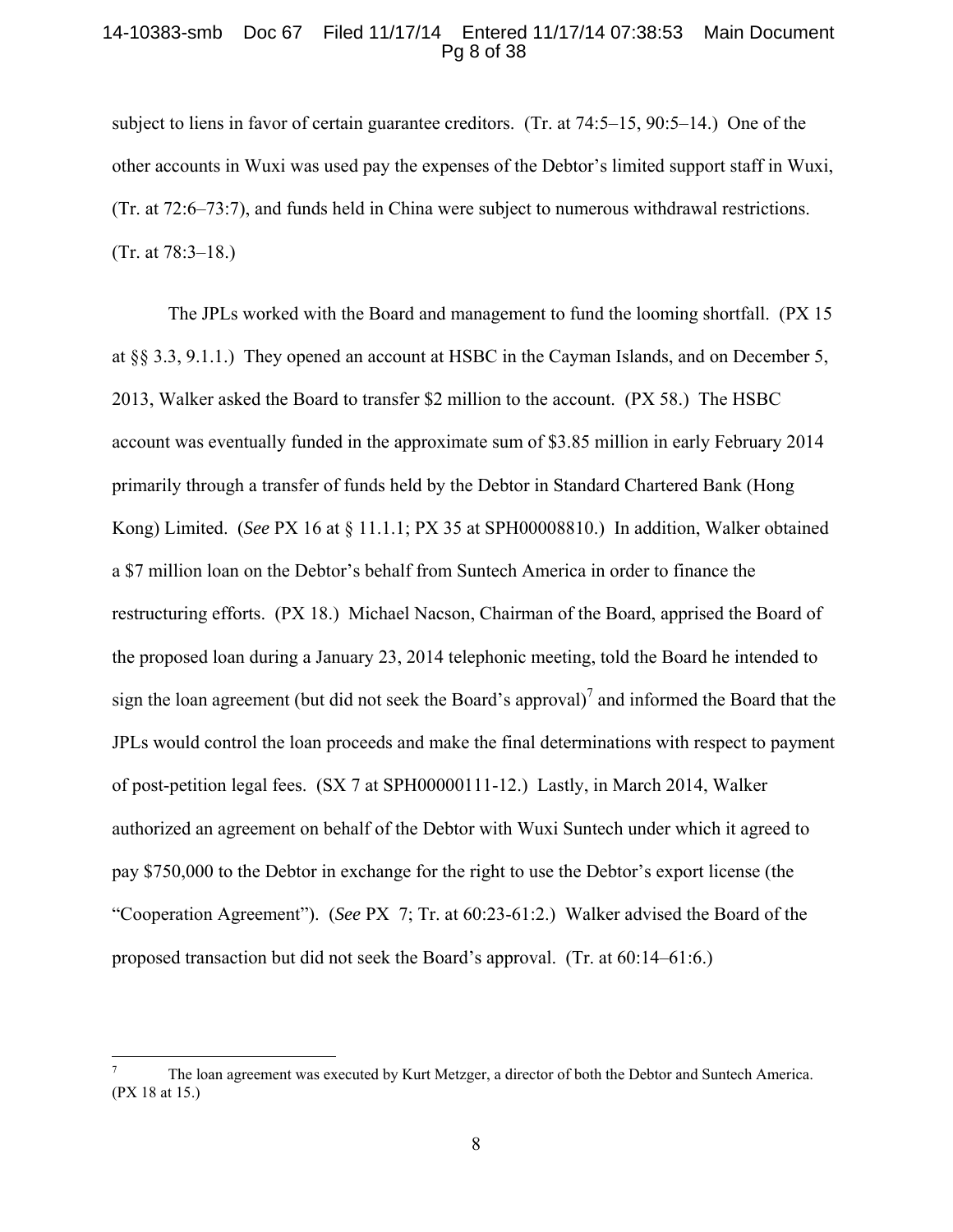### 14-10383-smb Doc 67 Filed 11/17/14 Entered 11/17/14 07:38:53 Main Document Pg 9 of 38

 Walker also had to deal with the financial problems of the subsidiaries. He chaired a November 14, 2013 "extraordinary general meeting" of PSS, the Debtor's direct subsidiary, at which he exercised the Debtor's powers as sole shareholder to place PSS into a voluntary liquidation in the British Virgin Islands and appoint John Ayres as voluntary liquidator. (PX 21.) The Debtor filed a claim in the PSS proceeding in the amount of \$737.6 million, but PSS had only \$100,000 in its bank account. The potential value of PSS lies in the successful prosecution of claims against Suntech Singapore, Suntech Japan and Wuxi Suntech. (PX 16 at § 9.4.) On February 17, 2014, Walker arranged on behalf of the Debtor to loan \$150,000 to PSS, (PX 50), to defray the legal fees incurred in pursuing these claims. (Tr. at 78:19–79:8.)

 One of PSS's indirect subsidiaries, Suntech Power International Ltd. ("SPI"), is a Swiss company that indirectly owns and operates the Debtor's European and American operations, including Suntech America. SPI is insolvent, and a debtor in a Swiss administrative proceeding. (PX 16 § 9.1.1 at SPH00008765.) Walker met with the Swiss administrator in the SPI insolvency proceeding, and supported SPI's entry into a dividend agreement with its creditors, (*id.* § 9.1.1 at SPH00008766), to be funded by Suntech America. (*Id.* § 9.5.1 at SPH00008773.) The dividend was proposed to avoid an official liquidation and concomitant loss of value of both SPI and Suntech America to the Suntech Group. (*Id.*)

Walker acted as the Debtor's "point man" when dealing with its creditors. On February 12, 2014, he chaired the First Creditors Meeting held in the Cayman Islands, *inter alia*, to provide an update of the provisional liquidation. (PX 17.) A Liquidation Committee was elected consisting of China Development Bank, Clearwater, Spinnaker, SPI, and Wilmington Trust Company, (*id.* at § 8.3), and held its first meeting in the Cayman Islands on February 20, 2014.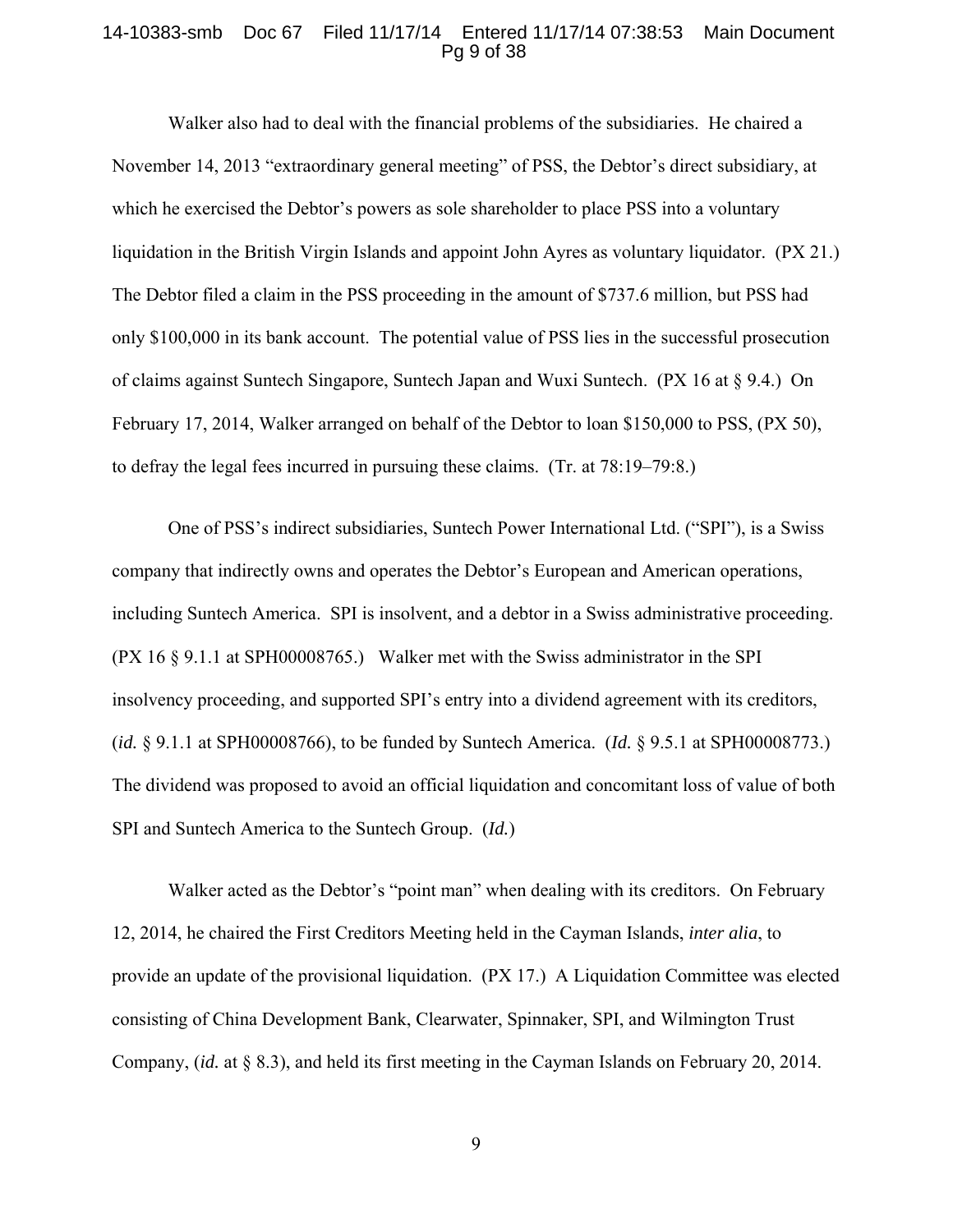### 14-10383-smb Doc 67 Filed 11/17/14 Entered 11/17/14 07:38:53 Main Document Pg 10 of 38

(PX 57 at SPH00006537R.) The members appeared telephonically, while Walker and others attended in person. (*Id.*)

 After his appointment, Walker led the efforts to appeal the New York Stock Exchange's decision to delist the Debtor's American Depositary Shares ("ADS"). (Tr. at 59:19–60:9; *see* PX 15 at §§ 4.1, 4.2; PX 16 at § 10.) Prior to the delisting, the Board had played a role in scheduling meetings regarding a potential \$150 million investment by Guolian, the investment arm of the Wuxi local government. (Tr. at  $69:17-70:18$ ,  $81:18-25$ .) When the Debtors' appeal of its delisting was denied in early February 2014, the Guolian investment fell through, (Tr. at 59:19– 60:5, 69:17–70:18), the Debtor's CEO resigned and has yet to be replaced, (Tr. at 49:25–50:13), and the Board's responsibilities diminished even further. (Tr. at 69:2–9.)

 Finally, the JPLs took steps to obtain possession of the stock certificates in the Debtor's two wholly-owned subsidiaries, PSS and Suntech Power (Hong Kong) Co. ("Suntech Hong Kong"). The PSS stock certificates arrived on February 19, 2014, and the Suntech Hong Kong stock certificates arrived during the week commencing February 24, 2014. (PX 6.)The Debtor's shareholder registry and statutory records were also transferred to the Cayman Islands at the JPLs' request, but Walker did not recall when. (Tr. at 103:7-15.)

# **D. New York Proceedings**

#### **1. The Involuntary Bankruptcy Case**

 Following the Debtor's default on the Notes in March 2013, certain Noteholders commenced lawsuits against the Debtor in the United States District Court for the Southern District of New York to enforce the Notes. (*See Trondheim Capital Partners, L.P. and Michael Meixler v. The Debtor Co., Ltd.*, Case No. 13-CV-4668 (S.D.N.Y.); *Marcus and Jessica Dugaw,*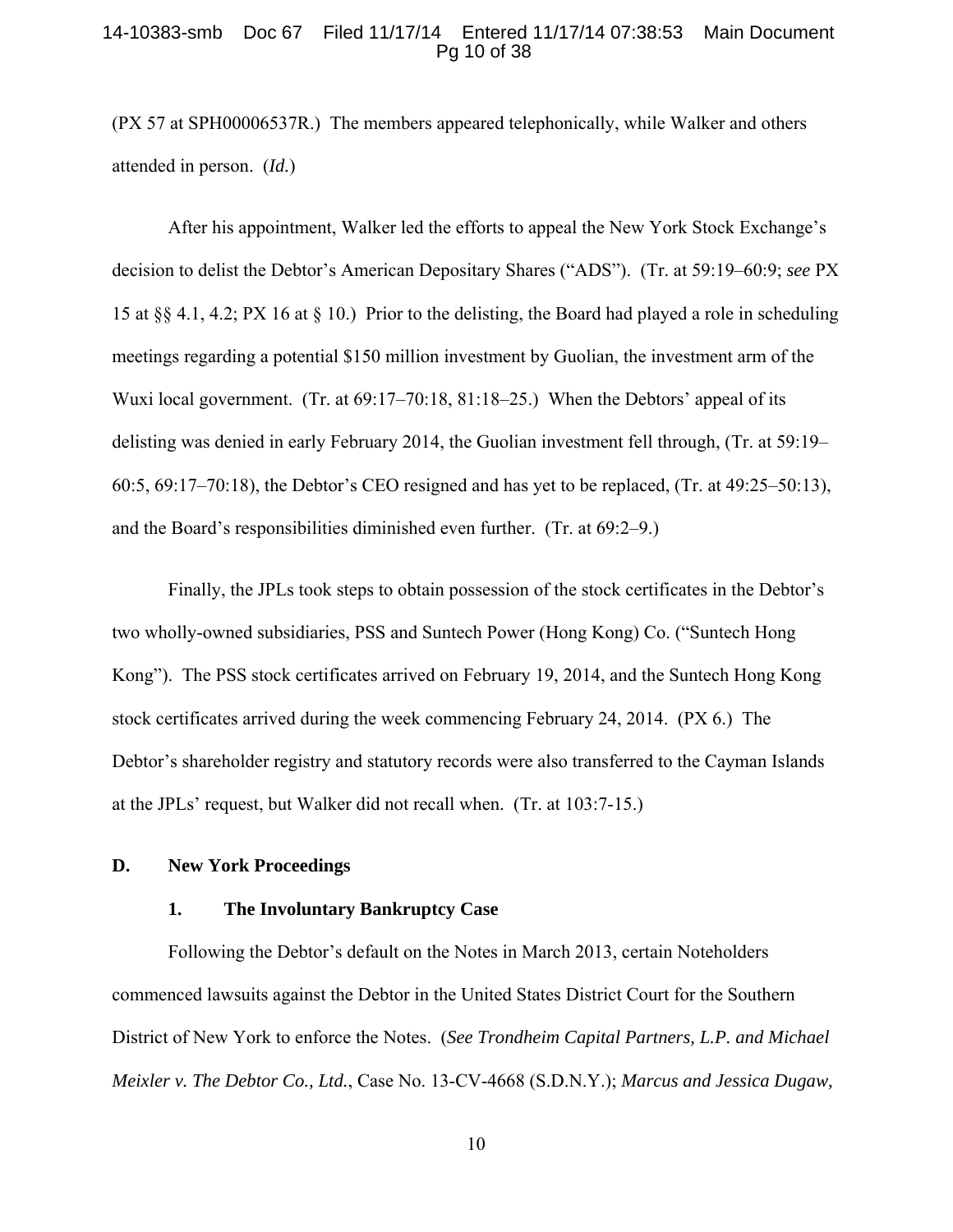# 14-10383-smb Doc 67 Filed 11/17/14 Entered 11/17/14 07:38:53 Main Document Pg 11 of 38

*Husband and Wife, and the Marital Community Composed Thereof v. The Debtor Co., Ltd.*, Case No. 13-CV-5608 (S.D.N.Y.). On September 20, 2013, they obtained judgments in the aggregate sum of \$578,230.88, plus post-judgment interest. (PX 23 at SPH00001933R-34R; *see also* PX 41; PX 42.) On October 14, 2013, the Noteholders, now Judgment Creditors, together with a fourth creditor (collectively, the "Petitioning Creditors"), commenced an involuntary chapter 7 bankruptcy case (the "Involuntary Case") against the Debtor in the United States Bankruptcy Court for the Southern District of New York.

 Up to this point, the Debtor's connections with New York were admittedly thin. Its ADS had been listed on and eventually delisted by the New York Stock Exchange. The Notes were issued pursuant to an Indenture governed by New York law, (PX 31 at § 12.09), and required the Debtor to maintain a Paying Agent and Registrar in New York. (*Id.* at §§ 2.03, 4.02.) The parties to the Indenture submitted to the non-exclusive jurisdiction of any state or federal court located in the borough of Manhattan, and the Debtor irrevocably waived any objection to venue in the New York Supreme Court or the United States District Court for the Southern District of New York. (*Id.* at § 12.10.) This provision presumably formed the basis for the Judgment Creditors' New York federal actions. Finally, the Debtor designated CT Corp. in New York City to act as agent for service of process under the Indenture. (*Id*.)

 The Debtor moved to dismiss the Involuntary Case on November 5, 2013, the same day that the petition commencing the Foreign Proceeding was filed. Given the dearth of New York connections, the Debtor argued, *inter alia*, that venue in the Southern District of New York was improper. The Debtor's General Counsel submitted a declaration attesting that the Debtor had no employees, operations, bank accounts or other significant assets in the Southern District of New York. (SX 78 at ¶ 5.) The Debtor's supporting memorandum stated that "Suntech [Power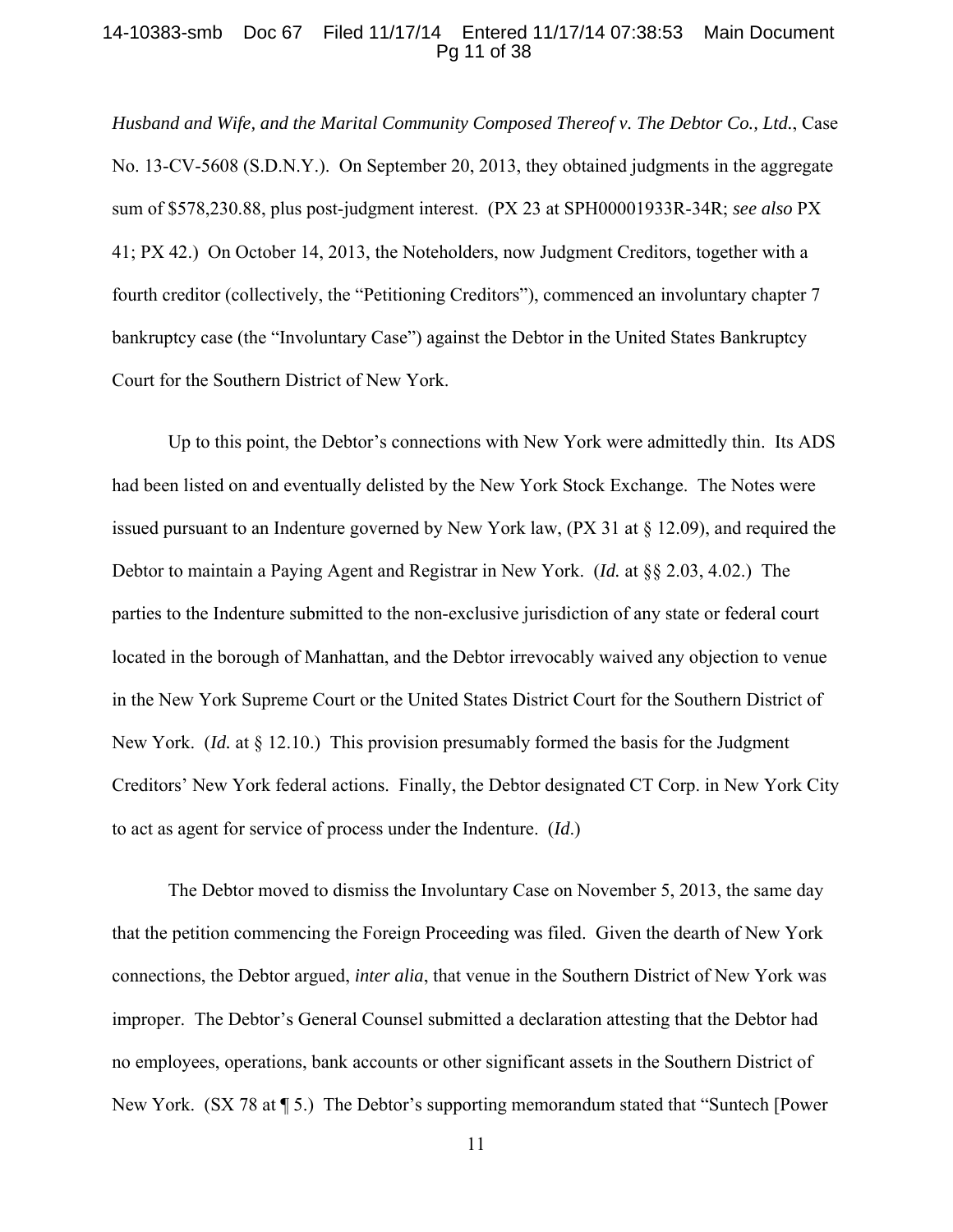# 14-10383-smb Doc 67 Filed 11/17/14 Entered 11/17/14 07:38:53 Main Document Pg 12 of 38

Holdings] neither resides nor is domiciled in New York, and does not have its 'principal place of

business in the United States' or 'principal assets in the United States' in New York." (SX 77 at

2.) (*See Suntech Holdings Power Co., Ltd.'s Memorandum of Law in Support of Motion to* 

*Dismiss the Amended Involuntary Chapter 7 Petition*, dated Dec. 9, 2013 (ECF Case No.13–

13350 Doc. #32).)

 $\overline{a}$ 

On January 27, 2014, the Debtor, the JPLs, the Petitioning Creditors and certain

Noteholders entered into a Restructuring Support Agreement ("RSA") to resolve the Involuntary

Case.<sup>8</sup> (PX 23.) The RSA included the following provisions:

 1. The JPLs agreed to commence a chapter 15 case in this Court on or before February 21, 2014, (*id.* at § 2(a));

 2. The parties agreed to sign a stipulation of dismissal of the Involuntary Case with prejudice upon execution of the RSA, (*id.* at § 2(c)), and with certain exceptions, file it upon approval of the recognition order, (*id*. at § 4);

 3. The failure to obtain recognition of the Foreign Proceeding by May 31, 2014 constituted a termination event, (*id.* at § 9.1(b)), but Walker testified that deadline had been extended to mid-August, (Tr. at  $56:2-8$ );<sup>9</sup> and

 4. The parties agreed to seek the dismissal of the Debtor's appeal of the New York federal judgments once the RSA was signed, (*id.* at § 2(d)), and those appeals were dismissed on March 3 and 4, 2014. (*See* PX 62; PX 63.)

# **2. The Chapter 15 Case**

The RSA gave the JPLs less than four weeks to commence a chapter 15 case in the

Southern District of New York, but the Debtor had no ostensible property or business in New

York or anywhere else in the United States. Consequently, the JPLs took steps to establish a

<sup>8</sup> The Board authorized the RSA, although it acknowledged that the JPLs "have the power and authority to execute the [RSA]." (SX 7 at SPH00000121.) In addition, the JPLs expressly represented in the RSA that they had the authority to bind the Debtor to the agreement.  $(PX 23 \n§ 13(a)$  at SPH00001949R.)

<sup>9</sup> By letter dated October 29, 2014, the Petitioning Creditors advised the Court that the RSA had terminated automatically on August 14, 2014, and requested that the Court order relief under chapter 7 of the Bankruptcy Code. (ECF Case No. 13-13350, Doc. # 48.)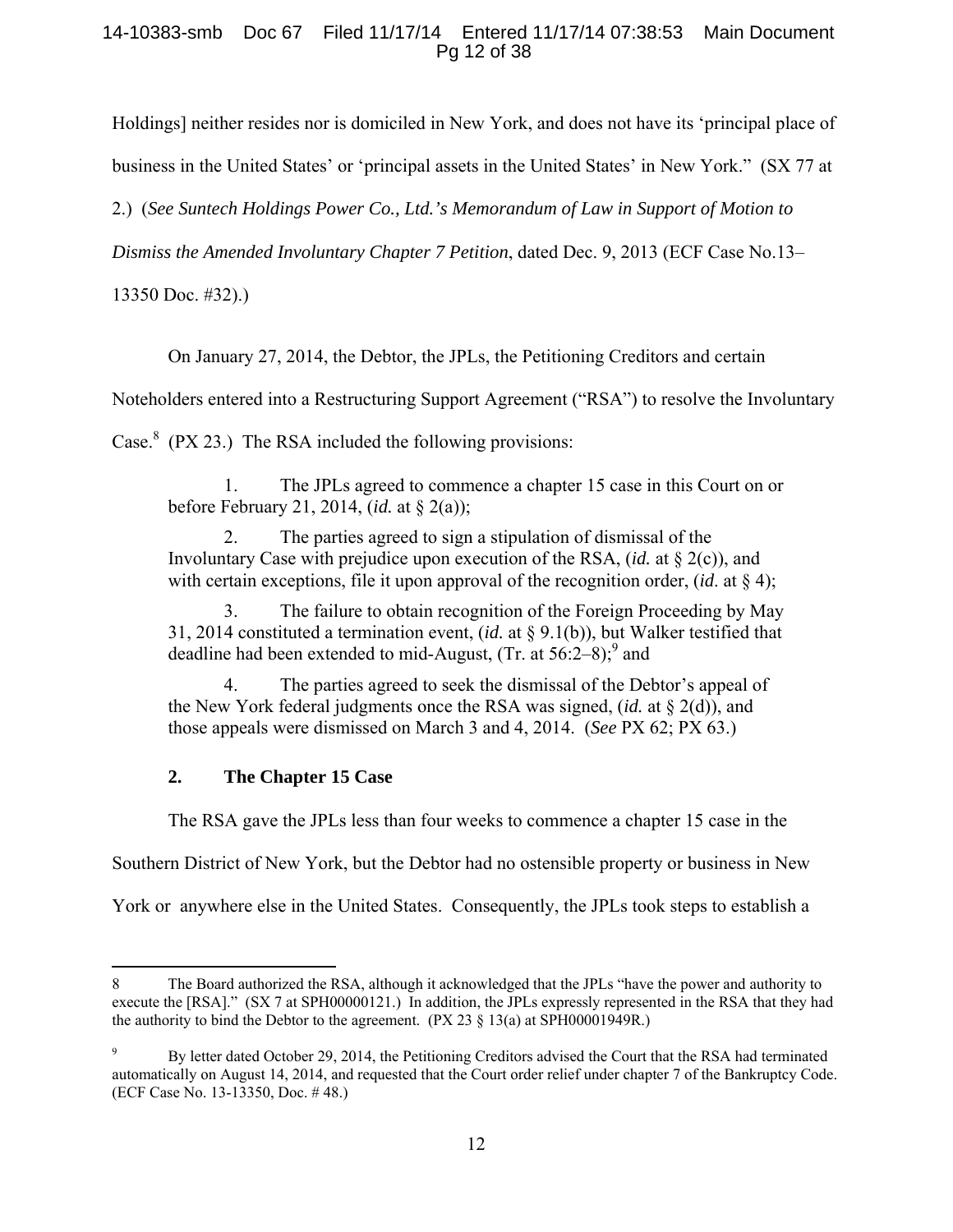# 14-10383-smb Doc 67 Filed 11/17/14 Entered 11/17/14 07:38:53 Main Document Pg 13 of 38

New York bank account, but the task proved daunting. On February 17, 2014, counsel to certain Noteholders contacted Morgan Stanley on the Debtor's behalf to establish a bank account in New York. (SX 20.) The following day, representatives of Morgan Stanley reported that the bank could not complete its due diligence within the proposed time frame. (SX 20 at SPH00007229R.)

 The same day, the Debtor's bankruptcy counsel contacted Francine Gordon of Kurtzman Carson Consultants LLC ("KCC") asking whether KCC could act as an escrow agent for the Debtor's funds because it "need[ed] the actual account to be in NY" by the end of the week (*i.e.*, February 21, 2014). (SX 31 at KCC000096.) KCC had performed this service for other clients in the past. (Transcript of Deposition of Drake Foster held May 6, 2014 ("Foster Tr."), at 57:4– 21, 78:4–25.) On February 19, 2014, KCC notified the Debtor's counsel that there were "two bank accounts at Bank of New York Mellon ready to receive the cash." (SX 30 at KCC 000112.) The Bank of New York Mellon ("BONY") account was not an escrow account, and the holder of the account was Computershare, Inc.10 (*See* SX 33.)

 On February 20, 2014, one day before the RSA deadline, the JPLs sent a letter to KCC/Computershare, Inc. establishing procedures for disbursing funds from the BONY account (the "Disbursement Letter"). (PX 8.) The letter stated that upon receipt of written instructions from the JPLs, KCC would instruct the BONY to issue the checks or wire transfers as requested. The letter was signed by both JPLs, but neither KCC nor Computershare signed it. (*See* PX 8.) Still on February 20, 2014, the JPLs transferred \$500,000 from the Debtor's Cayman Islands

 $10\,$ Computershare is the parent of KCC. (Foster Tr. at 57:5-7.) Computershare and KCC have been used interchangeably by the witnesses and the parties, and will be used interchangeably in this opinion.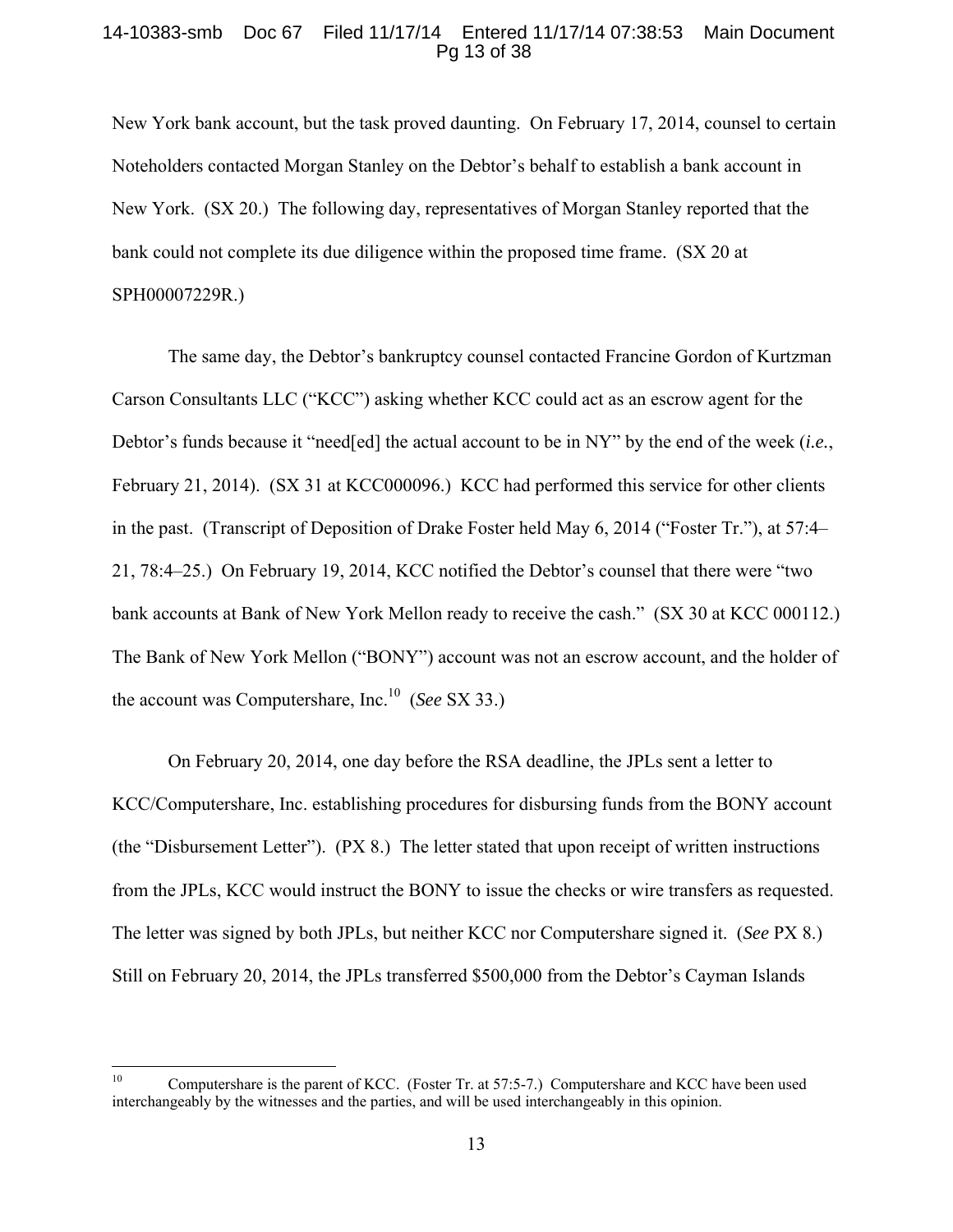# 14-10383-smb Doc 67 Filed 11/17/14 Entered 11/17/14 07:38:53 Main Document Pg 14 of 38

account to the BONY account. (PX 35 at SPH00008812 (transfer out of Cayman account); PX 45 at SPH00008896 (transfer into BONY account).)

The chapter 15 case was commenced the next day, on February 21, 2014. (*Chapter 15* 

*Petition for Recognition of Foreign Proceeding*, filed February 21, 2014, (ECF Doc. #1).)

Solyndra opposed recognition and cross-moved to change venue.

### **DISCUSSION**

Under Bankruptcy Code  $\S 1517(a)$ , and subject to exceptions that are not relevant in this case, a Court must recognize a foreign proceeding if

(1) such foreign proceeding for which recognition is sought is a foreign main proceeding or foreign nonmain proceeding within the meaning of section 1502; (2) the foreign representative applying for recognition is a person or body; and (3) the petition meets the requirements of section 1515.

 Solyndra does not dispute that the JPLs have satisfied the second and third requirements. (*Solyndra Residual Trust's Proposed Findings of Fact and Conclusions of Law on Chapter 15 Petition*, dated Aug. 15, 2014, at *Conclusions of Law* ¶ 25, (ECF Doc. #66).) Instead, Solyndra contends that the JPLs have failed to establish that the Foreign Proceeding qualifies as a main or nonmain proceeding. (*Id.*) Before reaching this issue, two preliminary questions must be answered: is the Debtor eligible to be a debtor under the United States Bankruptcy Code, and if so, is venue proper in the Southern District of New York? We start with these.

# **A. Eligibility to be a Debtor**

 "[O]nly a person that resides or has a domicile, a place of business, or property in the United States . . . may be a debtor under" the Bankruptcy Code. 11 U.S.C. § 109(a). This requirement applies to foreign debtors seeking relief under chapter 15. *Drawbridge Special*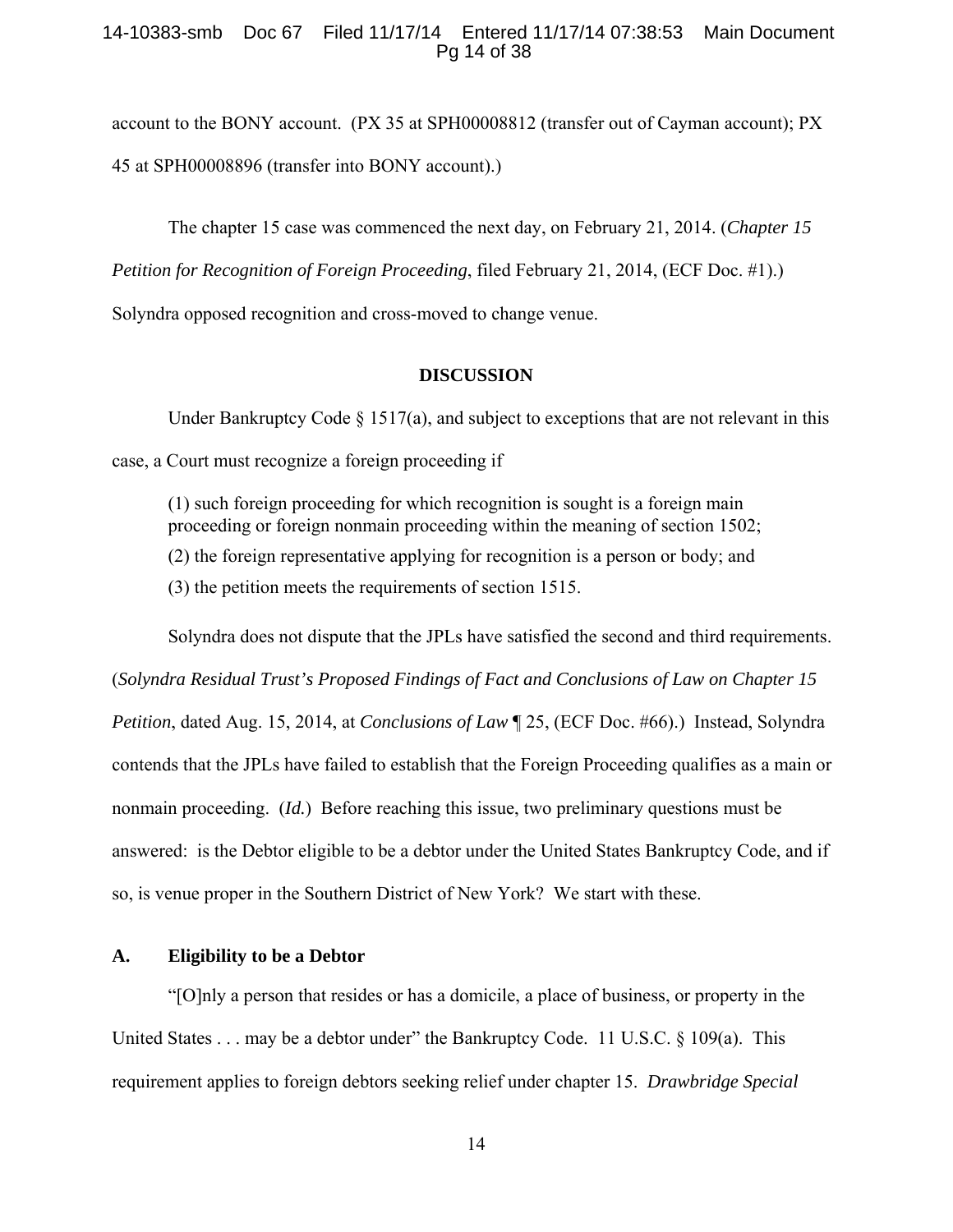# 14-10383-smb Doc 67 Filed 11/17/14 Entered 11/17/14 07:38:53 Main Document Pg 15 of 38

*Opportunities Fund LP v. Barnet* (*In re Barnet*), 737 F.3d 238, 247 (2d Cir. 2013). The Debtor does not have a residence or domicile in the United States. Although Solyndra contends that the Debtor has a place of business in the Northern District of California, and hence, is eligible to be a debtor on that basis, the JPLs disagree. Instead, they contend that the Debtor owns the BONY account, and rely on that account as the basis for its eligibility.

 As the BONY account is located in New York, New York law governs the question of ownership.11 *Neto v. Thorner*, 718 F. Supp. 1222, 1225 (S.D.N.Y. 1989) ("[U]nder New York law, the title to a bank account held in a New York bank is governed by the law of New York.") Under New York law, the party who possesses property is presumed to own it, and one who holds funds in a bank account possesses that account and the presumption of ownership follows. *Karaha Bodas Co., LLC v. Perusahaan Pertambangan Minyak Dan Gas Bumi Negara*, 313 F.3d 70, 86 (2d Cir. 2002); *LFD Operating Inc. v. Ames Dep't Stores, Inc.* (*In re Ames Dep't Stores, Inc.*), 274 B.R. 600, 617 (Bankr. S.D.N.Y. 2002), *aff'd*, 2004 WL 1948754 (S.D.N.Y. Sept. 1, 2004), *aff'd*, 144 Fed. Appx. 900 (2d Cir. 2005). The presumption of ownership may be rebutted by evidence that another person actually owns the property, either by showing that he effectively exercises control over the property or that the ostensible owner holds the property for his benefit. *Karaha Bodas*, 313 F.3d at 86; *see also Ames Dep't Stores*, 274 B.R. at 614 (stating that where debtor holds property as a trustee or an agent, the property or proceeds of the property would not become property of the debtor's bankruptcy estate).

 As the titleholder of the BONY account, Computershare is its presumptive owner. The Debtor seeks to rebut the presumption by showing that Computershare held the funds in the

 $11\,$ Even if the law of the Cayman Islands or some other jurisdiction governed the question of ownership, neither side has identified an actual conflict with New York law.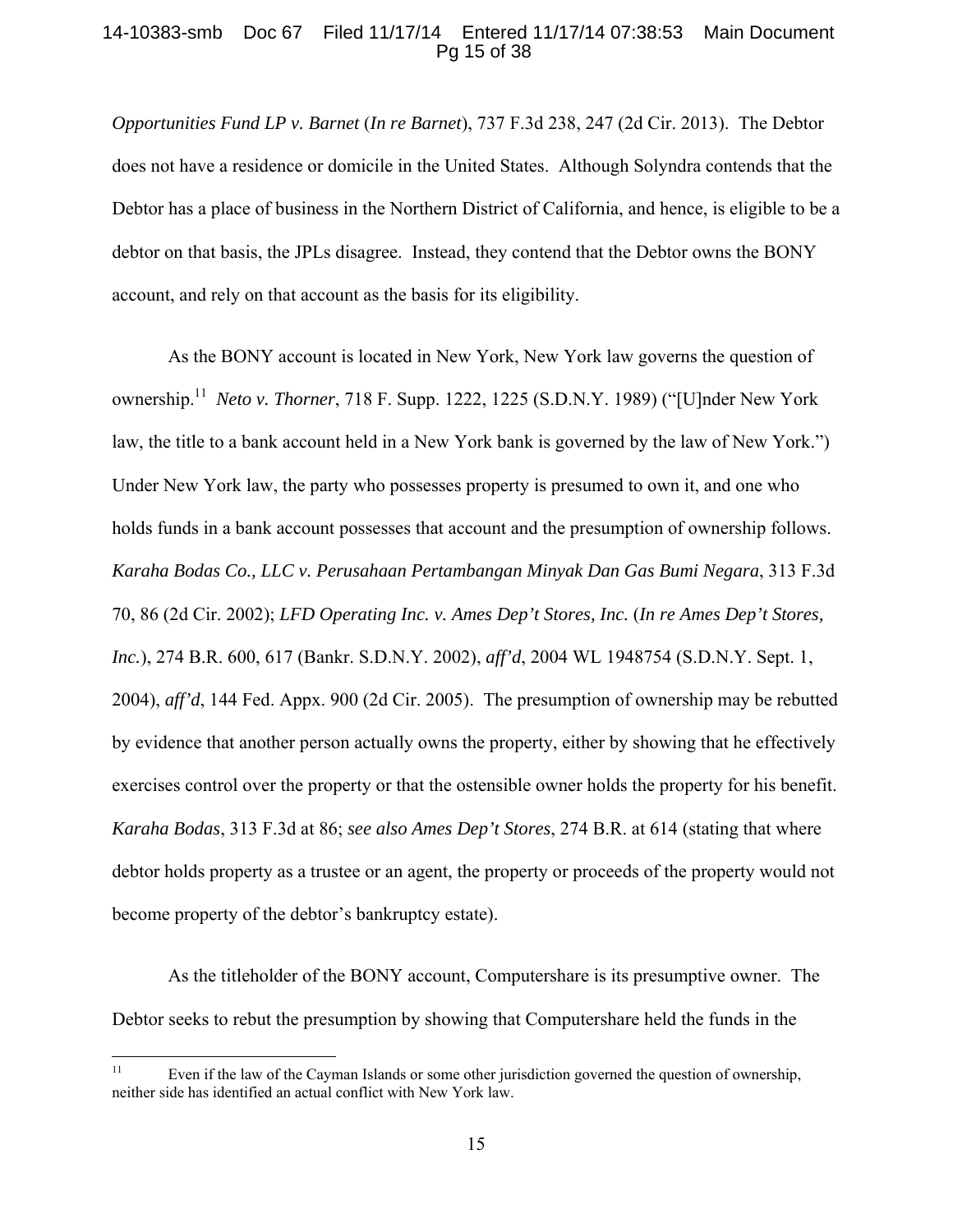### 14-10383-smb Doc 67 Filed 11/17/14 Entered 11/17/14 07:38:53 Main Document Pg 16 of 38

BONY account as its agent. *See Heine v. Colton, Hartnick, Yamin & Sheresky*, 786 F. Supp. 360, 375 (S.D.N.Y. 1992) ("It is presumed that title to a principal's property in the possession of his agent remains in the principal.") (quoting *Lalor v. Duff*, 281 N.Y.S.2d 614, 617 (N.Y. App. Div. 1967)); *Baker v. New York Nat'l Exch. Bank*, 2 N.E. 452, 452 (N.Y. 1885) (noting the "well established" principle that title of goods in possession of an agent remains with the principal). An agency relationship may be established by written or oral contract or by conduct of the principal, which reasonably causes the agent to believe that the principal wishes the agent to act on the principal's account. *Amusement Indus., Inc. v. Stern*, 693 F. Supp. 2d 327, 343 (S.D.N.Y. 2010). The party asserting the existence of an agency relationship bears the burden of establishing its existence. *Nippon Yusen Kaisha v. FIL Lines USA Inc.*, 977 F. Supp. 2d 343, 350 (S.D.N.Y. 2013).

 I find from the evidence that Computershare held title to the BONY account as agent for the Debtor, and conclude that it is the Debtor's property. The RSA required the JPLs to file the chapter 15 by February 21, 2014. As the JPLs saw it, the Debtor had no presence, business or assets in the United States and had to establish a bank account in the United States to satisfy the requirements for eligibility. Walker admitted as much. (Tr. at 53:12-17.) The RSA deadline was rapidly approaching, and the JPLs could not open a bank account in the Debtor's name because Morgan Stanley could not complete due diligence in time. Computershare stepped in and agreed to hold the Debtor's deposit for the Debtor's benefit just as a traditional bank would have done if time had permitted.

 Notwithstanding the title of the account and Computershare's failure to sign the Disbursement Letter, both parties understood that Computershare was acting as the JPLs' agent, and the account was subject to the JPLs control. Walker testified that it was his understanding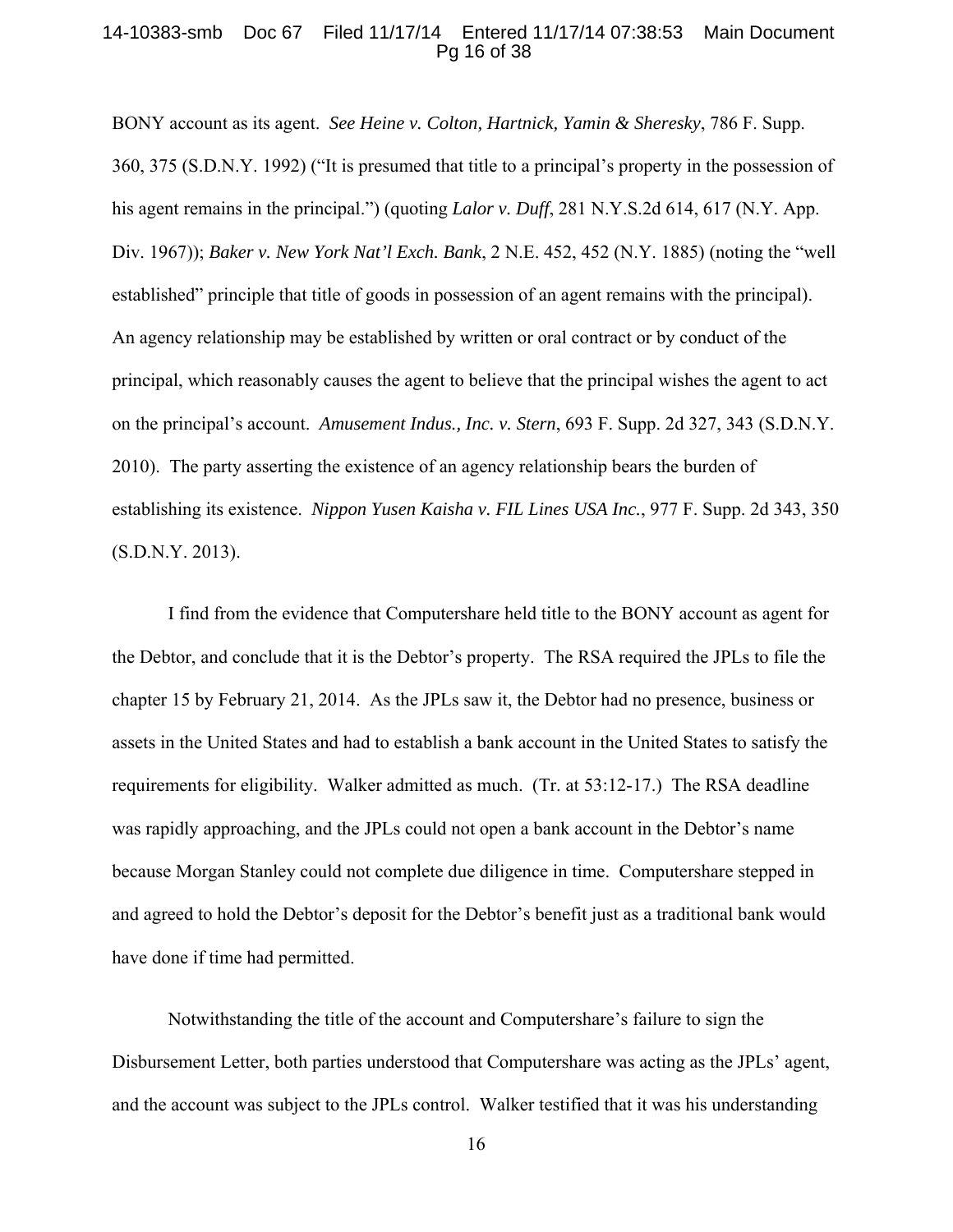# 14-10383-smb Doc 67 Filed 11/17/14 Entered 11/17/14 07:38:53 Main Document Pg 17 of 38

that the funds in the account belonged to the Debtor and the JPLs had complete and unfettered control over the funds. (Tr. at 53:25–55:19.) Foster, KCC's General Counsel, (*see* Foster Tr. at 21:24-22:4), concurred. He testified at his deposition that Computershare had no interest in the funds and held them as an escrow agent or in an administrative capacity for the benefit of its client. (Foster Tr. at  $58:1-23.$ )<sup>12</sup> The account was ultimately set up as an FBO account for the benefit of the Debtor; Computershare held the funds as a disbursing agent, *(id.* at 61:6-12)<sup>13</sup> and segregated the Debtor's from its own funds and the funds of its other clients. (Foster Tr. at 67:24-68:5.)Foster added that funds would only be released when KCC received proper instructions in accordance with the document that contained the parameters governing distribution. (Foster Tr. at  $54:5-21.$ )<sup>14</sup> Finally, Computershare's internal records reflected that the name of the account was "Computershare, Inc. as agent for Suntech." (SX 70-74.)

 The parties' subsequent conduct confirmed their understanding. On June 19 and June 20, 2014, Walker signed disbursement authorization forms instructing KCC to wire funds from the BONY account to professionals in the United States, including KCC, O'Melveny & Myers LLP, and Teitelbaum  $\&$  Baskin LLC.<sup>15</sup> (PX 46.) The funds were transferred per Walker's instructions, (PX 45 at SPH00008900), and Walker never encountered difficulties accessing

 $12$ 12 The Debtor's counsel objected to the question that elicited this information on the grounds that it misstated testimony and lacked foundation. (*See* Foster Tr. at 57:24-25.) The objection is overruled.

<sup>&</sup>lt;sup>13</sup> The Debtor's counsel objected to the question that elicited this information on the grounds that it lacked foundation, called for a legal conclusion and was vague and ambiguous. (*See* Foster Tr. at 61:23.) The objection is overruled.

<sup>&</sup>lt;sup>14</sup> The Debtor's counsel objected to the question that elicited this information on the grounds that it lacked foundation and the document spoke for itself. (*See* Foster Tr. at 53:21-22, 54:8.) The objection is overruled.

<sup>&</sup>lt;sup>15</sup> O'Melveny & Myers LLP represents the Debtor and Teitelbaum & Baskin LLC represents the Petitioning Creditors in the Involuntary Case.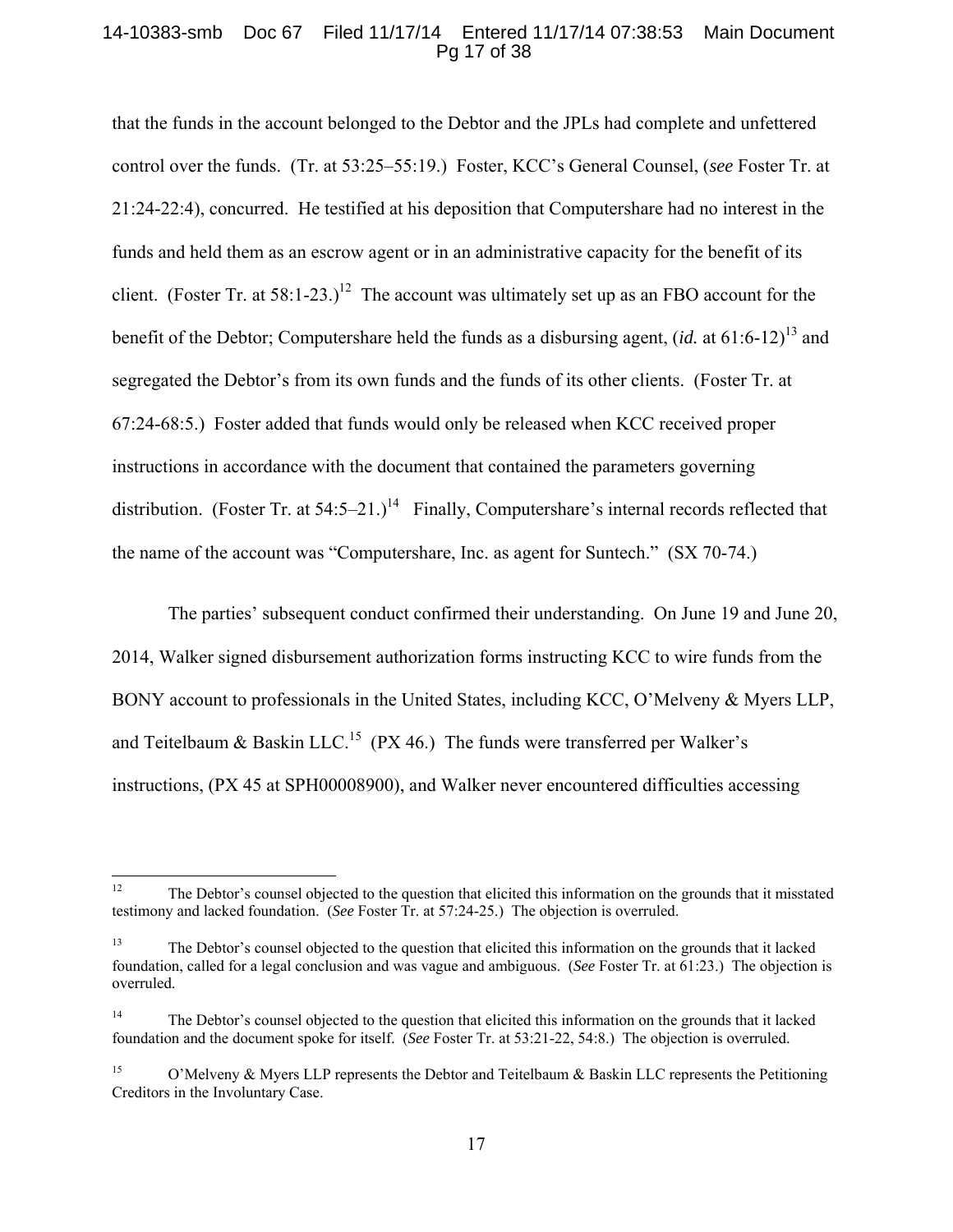### 14-10383-smb Doc 67 Filed 11/17/14 Entered 11/17/14 07:38:53 Main Document Pg 18 of 38

those funds. (*Tr.* at 55:14–16.) Accordingly, the Debtor rebutted the presumption of ownership and demonstrated at trial that the BONY account was the property of the Debtor.

 The establishment of the BONY account in New York prior to the commencement of the chapter 15 proceeding was sufficient to render the Debtor eligible under 11 U.S.C. § 109(a). *In re Octaviar Admin. Pty Ltd.*, 511 B.R. 361, 372-73 (Bankr. S.D.N.Y. 2014); *In re Yukos Oil Co.*, 321 B.R. 396, 407 (Bankr. S.D. Tex. 2005). Focusing on venue rather than eligibility, Solyndra nevertheless contends that the JPLs opened the BONY account to manipulate the placement of the case in this Court rather than in the Northern District of California where the Debtor allegedly had its principal place of business in the United States at the time the JPLs filed the chapter 15 petition.

 Section 109(a) "says nothing about the amount of such property nor does it direct that there be any inquiry into the circumstances surrounding the debtor's acquisition of the property, and is thus consistent with other provisions of the Code that reject lengthy and contentious examination of the grounds for a bankruptcy filing." *Octaviar*, 511 B.R. at 373 (footnotes omitted). The Debtor had to establish its eligibility through a domicile, residence, property or a place of business in the United States. The Debtor did not maintain a residence or domicile in the United States, and the JPLs never entertained the belief that the Debtor maintained a place of business in California. Furthermore, the Debtor did not and could not conduct business in California for the reasons discussed in the next section. The BONY account satisfied the express requirements for eligibility under  $\S$  109(a) to permit the JPLs to file the chapter 15 contemplated by the RSA as necessary to restructure the Debtor.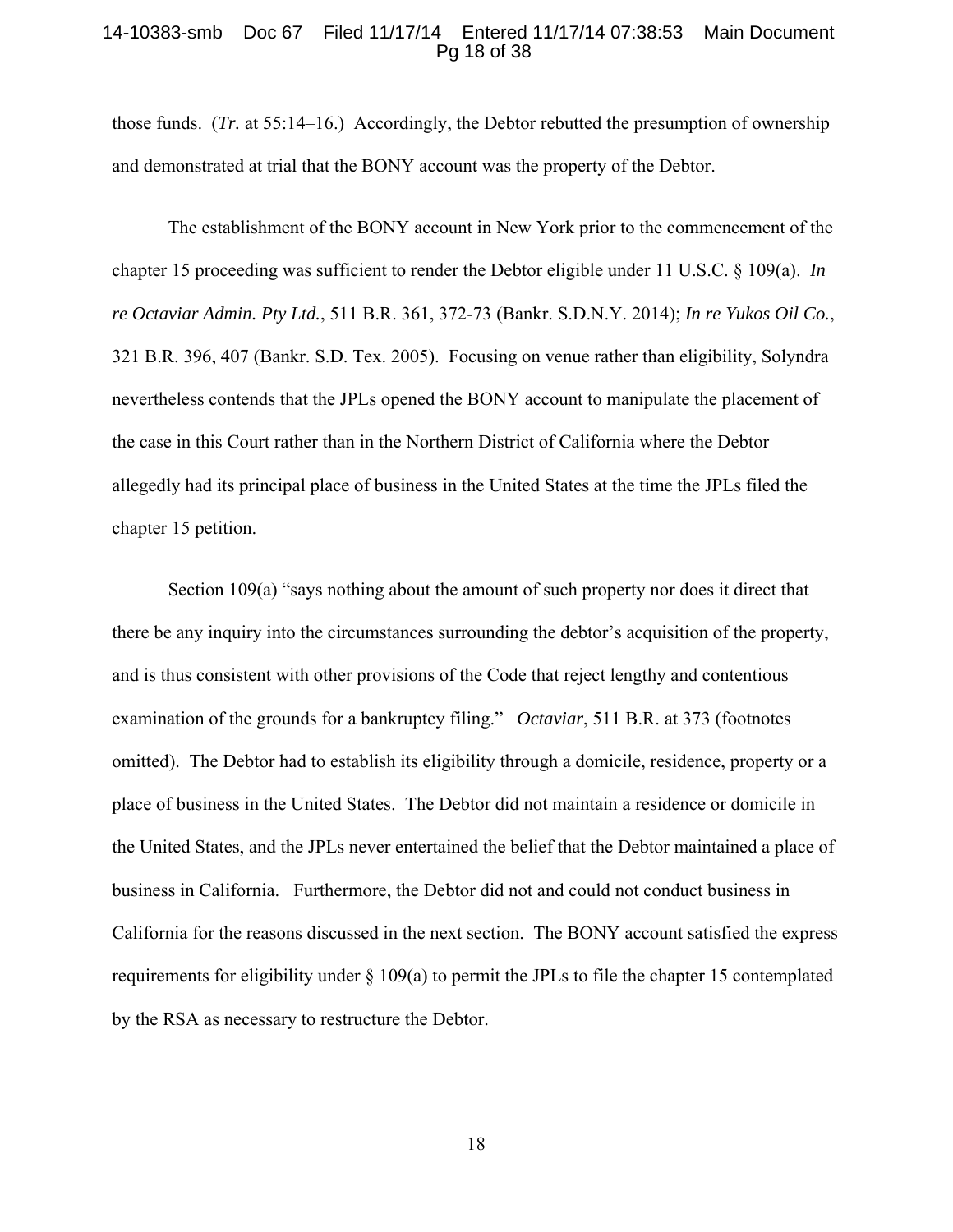# 14-10383-smb Doc 67 Filed 11/17/14 Entered 11/17/14 07:38:53 Main Document Pg 19 of 38

Solyndra argues that the JPLs' conduct was somehow improper, but I disagree.

Interpreting the Bankruptcy Code to prevent an ineligible foreign debtor from establishing eligibility to support needed chapter 15 relief will contravene the purposes of the statute to provide legal certainty, maximize value, protect creditors and other parties in interests and rescue financially troubled businesses. *See* 11 U.S.C. § 1501(a). The Debtor oversees a multi-national group of corporations engaged in the solar energy business. Despite the lack of a United States presence, it owes a substantial amount of United States debt and requires recognition as a condition to the enforcement of the scheme of arrangement in the United States that the JPLs hope to achieve in the Foreign Proceeding. Absent the enforcement of the scheme, which will presumably include a form of discharge or injunction restraining the collection of some or all of the pre-scheme debts, the Debtor will be hindered from ever establishing a United States presence or conducting future business in the United States for fear that creditors will seize its United States assets. Shutting the door on the Debtor, where it has no other access, will hinder the restructuring of this multi-national business as contemplated by chapter 15.

#### **B. Venue**

Title 28, section 1410 governs venue of a chapter 15 proceeding. It provides:

A case under chapter 15 of title 11 may be commenced in the district court of the United States for the district-

(1) in which the debtor has its principal place of business or principal assets in the United States;

(2) if the debtor does not have a place of business or assets in the United States, in which there is pending against the debtor an action or proceeding in a Federal or State court; or

(3) in a case other than those specified in paragraph (1) or (2), in which venue will be consistent with the interests of justice and the convenience of the parties, having regard to the relief sought by the foreign representative.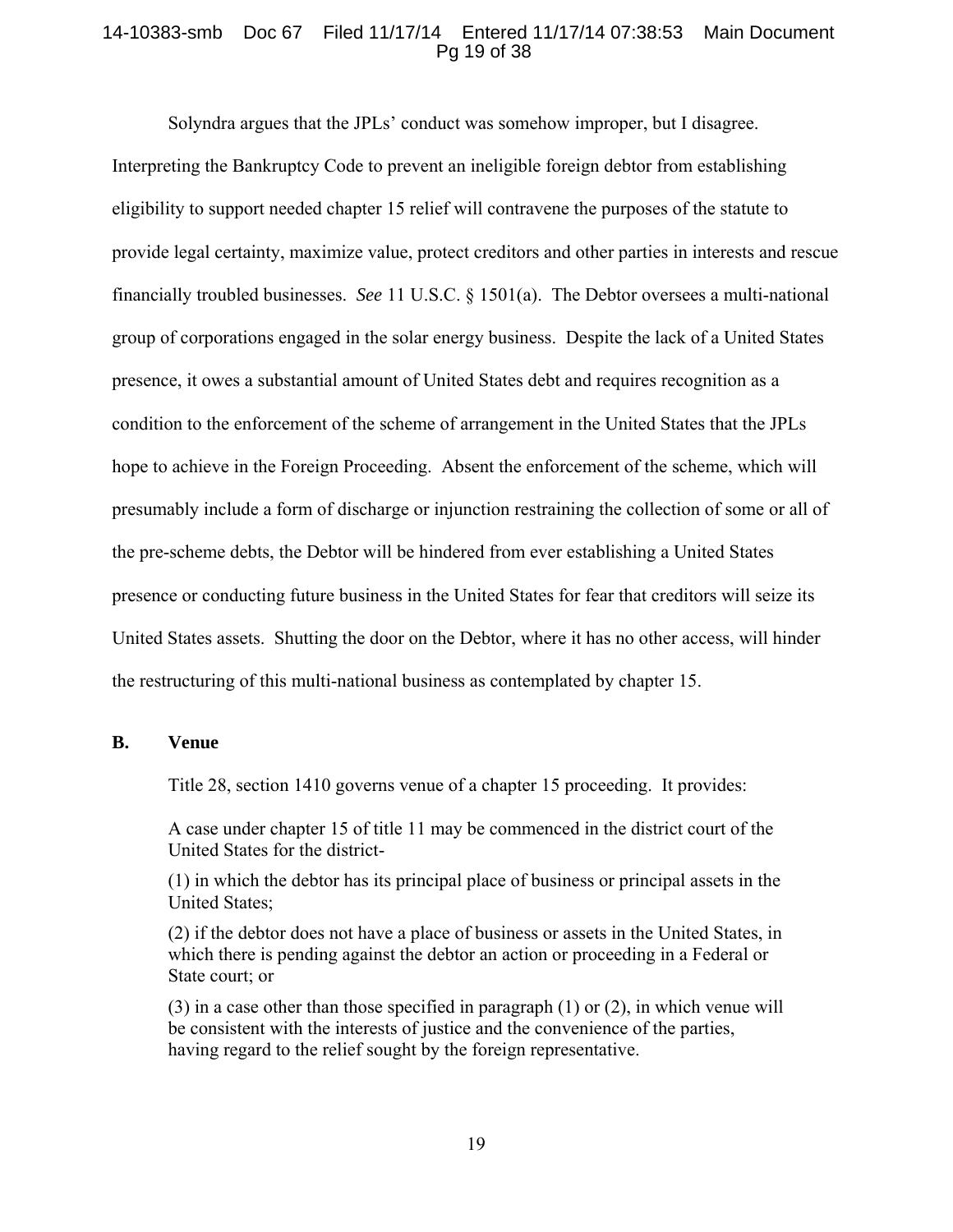# 14-10383-smb Doc 67 Filed 11/17/14 Entered 11/17/14 07:38:53 Main Document Pg 20 of 38

Section 1410 establishes a "hierarchy of choices." 1 ALAN N. RESNICK & HENRY J. SOMMER, COLLIER ON BANKRUPTCY ¶ 4.04[1] (16th ed. 2014) ("COLLIER") (quoting H.R. REP. NO. 109-31, at 119 (2005). If the debtor maintains its principal place of business or principal assets in the United States in a particular district, venue must be placed in that district;<sup>16</sup> if not, we turn to subparagraph two. If there is no litigation pending against the debtor in a district, subparagraph three then applies.

 The Court has concluded that the BONY account is an asset of the Debtor. No evidence was proffered showing that the Debtor had any other assets in the United States. Its indirect subsidiary, Suntech America, operates in California, but the assets of a subsidiary are not the assets of the parent. *Dole Food Co. v. Patrickson*, 538 U.S. 468, 474–75 (2003); *In re Touch Am. Holdings, Inc.*, 401 B.R. 107, 126 (Bankr. D. Del. 2009); *Regency Holdings (Cayman), Inc. v. Microcap Fund, Inc.* (*In re Regency Holdings (Cayman), Inc.*), 216 B.R. 371, 375 (Bankr. S.D.N.Y. 1998) ("parent's ownership of all of the shares of the subsidiary does not make the subsidiary's assets the parent's"). *A fortiori*, the assets of an indirect subsidiary are not the assets of a more distant ancestor. Accordingly, the BONY account represented the Debtor's principal United States assets at the time the JPLs filed the chapter 15 petition.

 Solyndra argues that the Debtor maintained its principal United States place of business in San Francisco at the time the chapter 15 petition was filed and the JPLs manipulated the venue of the case by establishing the BONY account. Solyndra points to two items of evidence in support of its contention. First, the Debtor's Secretary and General Counsel, Kim Liou, was employed in California – presumably in San Francisco. (Tr. at 48:4–6.) Even after the JPLs'

 $16\,$ 16 If the debtor has its principal United States assets in one district and its principal United States place of business in another district, it can place venue in either district under 28 U.S.C. § 1410(1).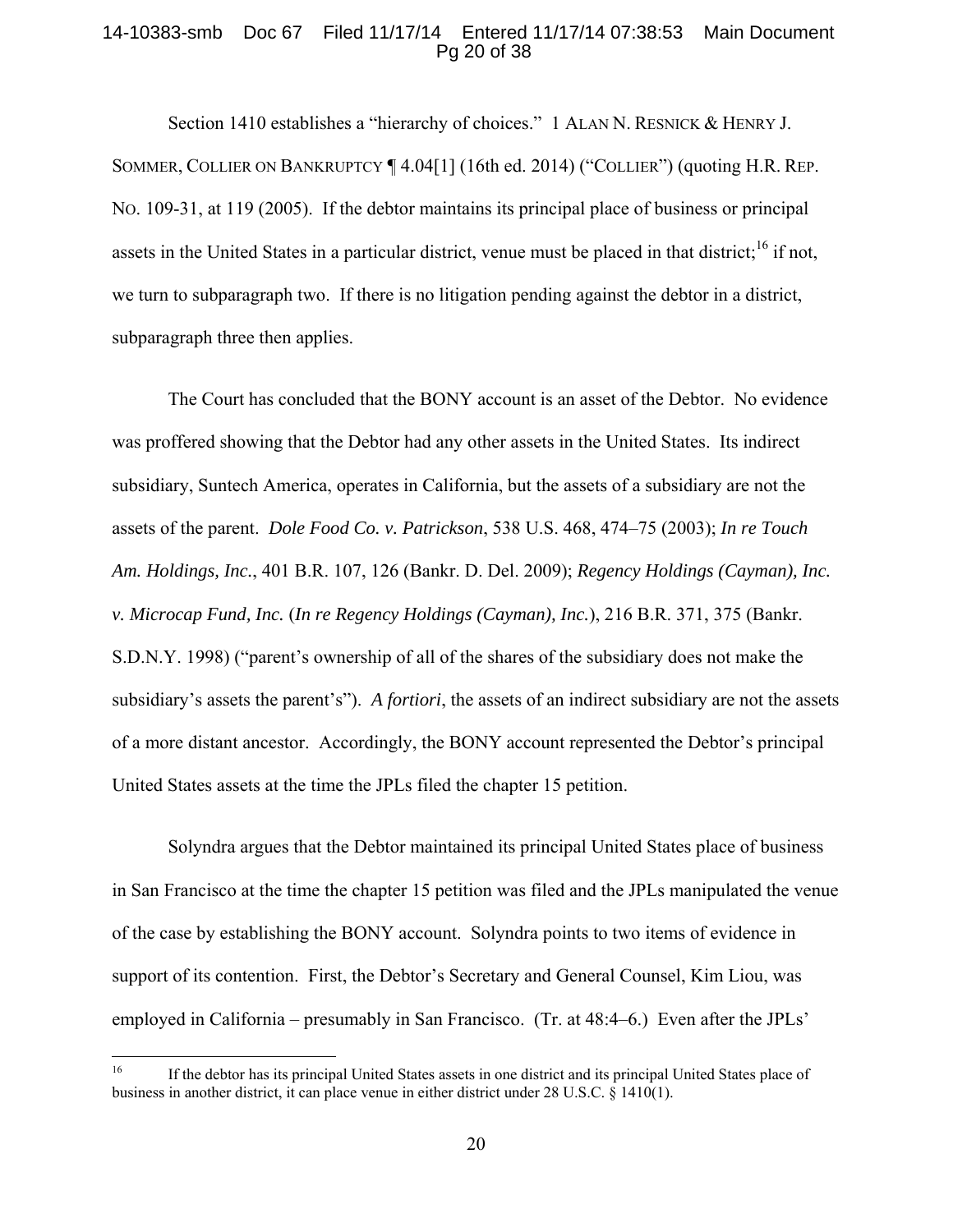### 14-10383-smb Doc 67 Filed 11/17/14 Entered 11/17/14 07:38:53 Main Document Pg 21 of 38

appointment, Mr. Liou continued to sign SEC filings at least through late January 2014, (SX 106), provided advice to the Debtor's Board, (*see* SX 9), and attended Board meetings. (*See* SX 12.) Second, the Debtor filed a Form 20-F with the SEC for the fiscal year ended December 31, 2011 in which it stated that "we" built "regional headquarters" in "San Francisco for the United States." (SX 80 at 14.)

 This evidence does not support the finding that that the Debtor, as opposed to Suntech America, maintained its principal place of business in the United States in San Francisco. The Debtor is a holding company for a group of direct and indirect subsidiaries that operate worldwide. A corporation's principal place of business refers "to the place where a corporation's officers direct, control, and coordinate the corporation's activities," *Hertz Corp. v. Friend*, 559 U.S. 77, 92-93 (2010) (construing "principal place of business" in federal diversity jurisdiction statute); *accord* 17 DANIEL R COQUILLETTE, ET AL., MOORE'S FEDERAL PRACTICE § 110.43[2][a], at 110-91 (3d ed. 2014) (The "principal place of business" for bankruptcy venue purposes "is the most important, consequential or influential place where the entity conducts business. This is likely to be the place where the entity's management decisions are made, but in some cases may be where day-to-day-operations are conducted."), and the same rule applies to a holding company. *See Johnson v. SmithKline Beecham Corp.*, 853 F. Supp. 2d 487, 495 (E.D. Pa. 2012), *aff'd*, 724 F.3d 337 (3d Cir. 2013).

The record does not support a finding that the Debtor conducted any business in California. A foreign corporation cannot conduct business in California without obtaining a certificate of qualification from the California Secretary of State, CAL. CORP. CODE § 2105(a) (West 2014) (amended 2014), and there is no evidence that the Debtor was authorized to conduct business in California or that it conducted business in California. No member of the Debtor's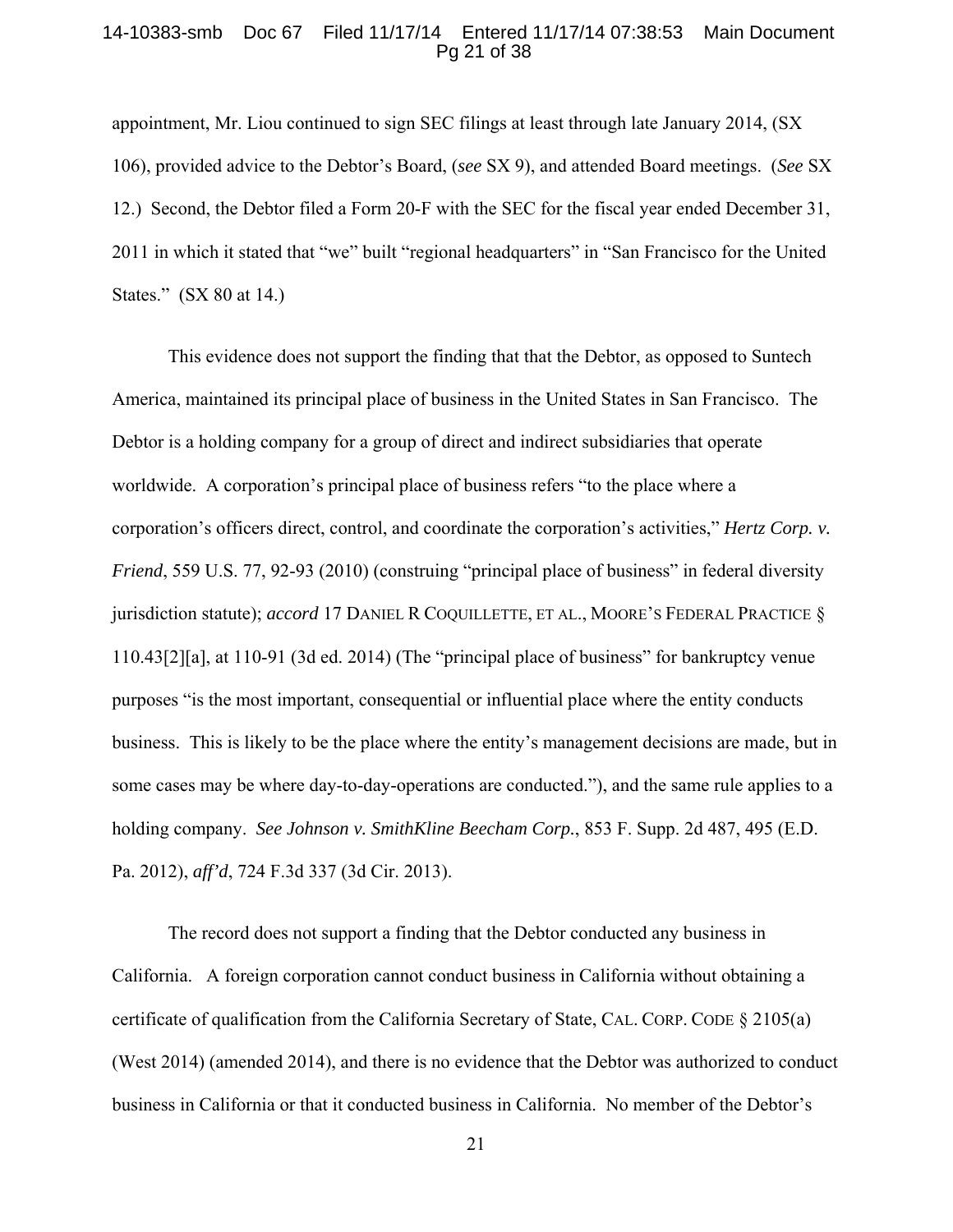# 14-10383-smb Doc 67 Filed 11/17/14 Entered 11/17/14 07:38:53 Main Document Pg 22 of 38

management other than Mr. Liou was present in California, and even his official address was listed with the SEC as "c/o Suntech Power Holdings Co., Ltd., 9 Xinhua Road, New District, Wuxi, Jiangsu Province 214028, People's Republic of China." (SX 80 at 92.) Furthermore, to the extent he attended in-person Board meetings, those meetings were held in the Cayman Islands after the appointment of the JPLs, and he attended telephonically. (*See* SX 12.) Similarly, he provided legal advice to the Debtor's management who were located in the Cayman Islands and elsewhere. (*See* SX 9.)

 Nor did Mr. Liou have authority to conduct the business of the Debtor in his capacity as Secretary or General Counsel**.** 17 Pursuant to the Debtor's Second Amended and Restated Memorandum & Articles of Association, adopted Oct. 26, 2005 (the "Articles") (PX 3), the management of the Debtor was vested in the Directors subject, however, to the provisions of the Articles, the Cayman Islands Companies Law and any resolutions made at a general meeting. (PX 3 at § 86.) The Directors were empowered to appoint officers, including a Secretary, "to perform such duties . . . as the Directors from time to time decide," (*id.* at § 127), and "with such powers and duties as the Directors may think fit." (*Id.* at § 87.) The Articles do not specify any duties imposed on the Secretary or the General Counsel to conduct the Debtor's business, the Companies Law (2013 Revision), (PX 40), is also silent, and there is no evidence of any resolutions empowering the Secretary or General Counsel to conduct the Debtor's business. Moreover, to the extent that Mr. Liou had been granted any authority to act for the Debtor, he had no authority to act on behalf of the Debtor once the JPLs were appointed except at the JPLs' direction. (Tr. at 48:7–14.) Furthermore, he resigned effective May 26, 2014. (PX 33 at 3.) Mr. Liou did sign the Debtor's SEC filings as might be expected in his capacity as General Counsel.

 $17\,$ 

Mr. Liou was also General Counsel of Suntech Arizona, Inc. (SX 107.)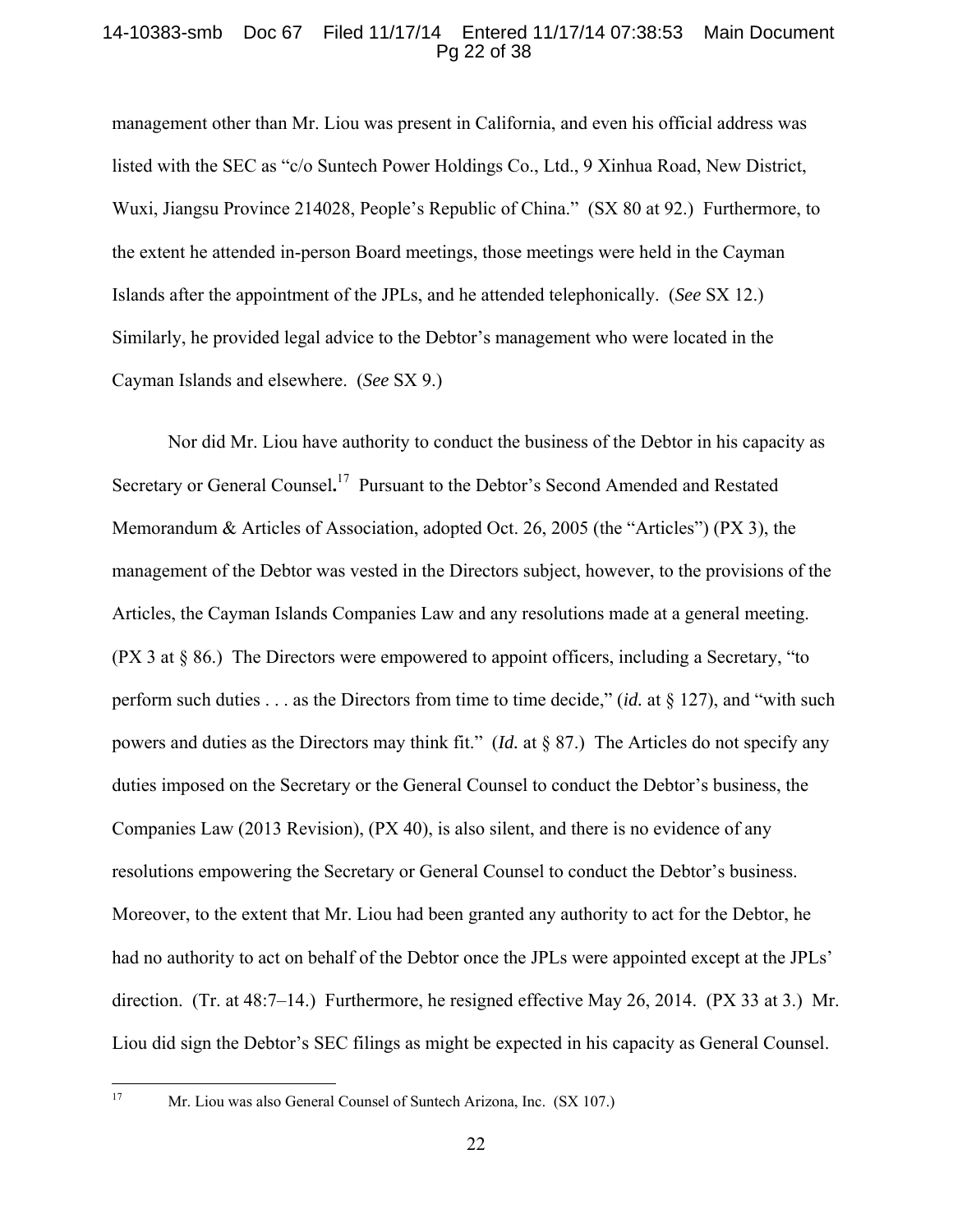### 14-10383-smb Doc 67 Filed 11/17/14 Entered 11/17/14 07:38:53 Main Document Pg 23 of 38

But the execution of the SEC filings, while incident to the Debtor's solar energy business, did not involve the conduct of the Debtor's solar energy business or place Mr. Liou at its "nerve center."

 Finally, the statement in the 2011 Form 20-F that "we" built regional headquarters in San Francisco does not imply what Solyndra contends. According to the definitional section in the form, references to "'Suntech,' 'we,' 'us,' 'our company' and 'our' are to Suntech Power Holdings Co., Ltd., its predecessor entities and its consolidated subsidiaries." (SX 80 at 3.) In other words, "we" included Suntech America. The statement does not mean that the Debtor built its own headquarters in San Francisco. The more plausible interpretation is that the regional headquarters in San Francisco housed Suntech America, the only member of the Suntech Group actually located there.

 In summary, the Debtor did not have any place of business or assets in the United States immediately prior to the commencement of the chapter 15 case. The place of business and assets of Suntech America were not the Debtor's place of business or assets, and did not make the Debtor eligible to be a debtor or provide a basis for venue. The JPLs established the BONY account to solve the eligibility problem, and the BONY account also had the effect of establishing a basis for venue in this district under 28 U.S.C. § 1410(1). The JPLs did not manipulate venue by grabbing it from the Northern District of California because the Debtor was ineligible to be a debtor in the Northern District of California or anywhere else until it established the BONY account. Accordingly, *In re Patriot Coal Corp.*, 482 B.R. 718 (Bankr. S.D.N.Y. 2012) and similar decisions discussed by Solyndra are distinguishable.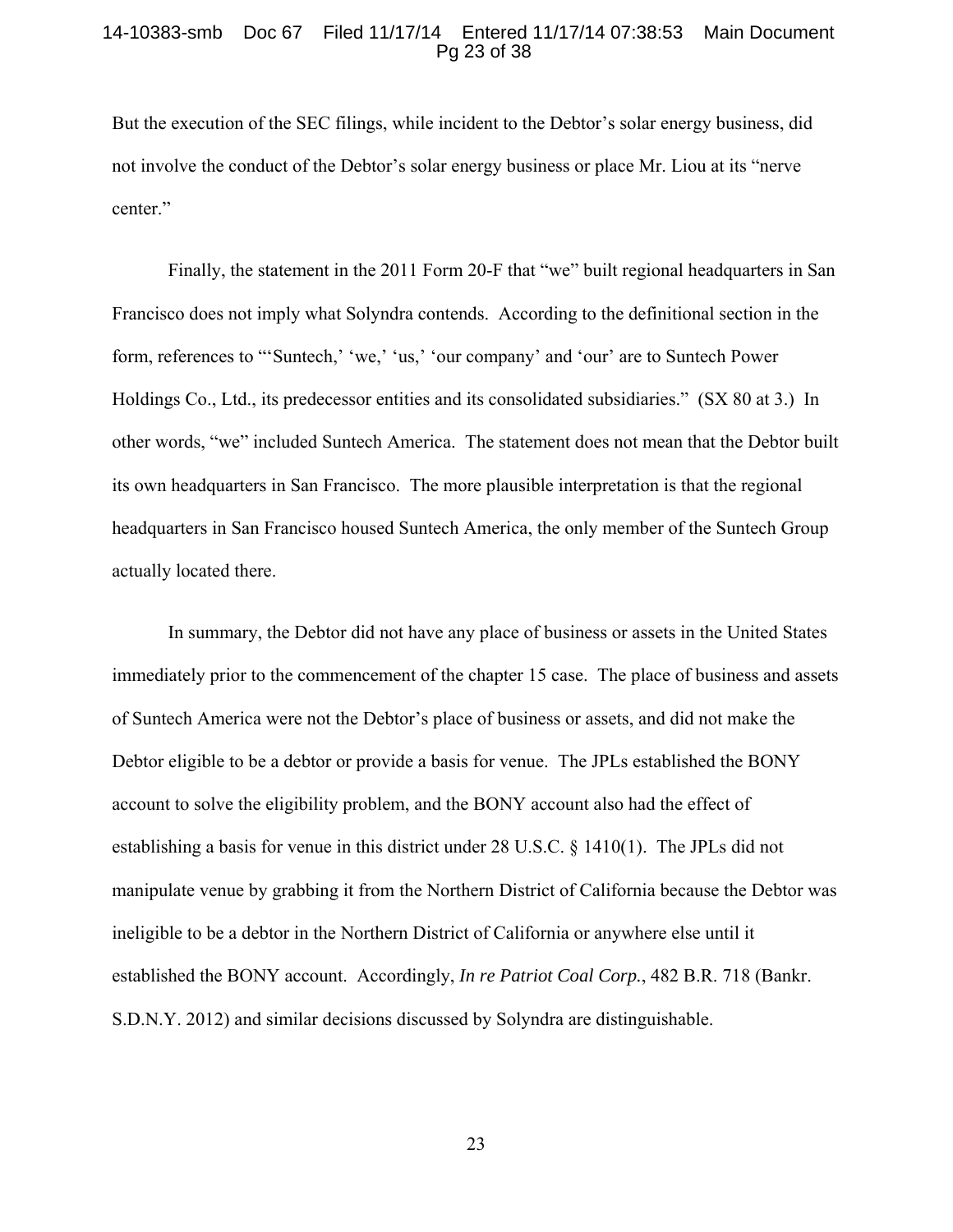# 14-10383-smb Doc 67 Filed 11/17/14 Entered 11/17/14 07:38:53 Main Document Pg 24 of 38

# **C. COMI**

The Debtor seeks recognition of the Foreign Proceeding as a foreign main proceeding.<sup>18</sup> A "'foreign main proceeding' means a foreign proceeding pending in the country where the debtor has the center of its main interests,'" 11 U.S.C. § 1502(4), or COMI. "In the absence of evidence to the contrary, the debtor's registered office . . . is presumed to be the center of the debtor's main interests." 11 U.S.C. § 1516(c). "[A] debtor's COMI is determined as of the time of the filing of the Chapter 15 petition," but, "[t]o offset a debtor's ability to manipulate its COMI, a court may also look at the time period between the initiation of the foreign liquidation proceeding and the filing of the Chapter 15 petition." *Morning Mist Holdings Ltd. v. Krys* (*In re Fairfield Sentry Ltd.*), 714 F.3d 127, 133, 137 (2d Cir. 2013).

 The COMI analysis permits consideration of any relevant activities, including liquidation activities and administrative functions. *Fairfield Sentry,* 714 F.3d at 137. The following nonexclusive group of factors guides the analysis, "but consideration of these specific factors is neither required nor dispositive," *id.*:

Various factors, singly or combined, could be relevant to such a determination: the location of the debtor's headquarters; the location of those who actually manage the debtor (which, conceivably could be the headquarters of a holding company); the location of the debtor's primary assets; the location of the majority of the debtor's creditors or of a majority of the creditors who would be affected by the case; and/or the jurisdiction whose law would apply to most disputes.

*Id.* (quoting *In re SPhinX, Ltd.,* 351 B.R. 103, 117 (Bankr. S.D.N.Y. 2006), *aff'd*, 371 B.R. 10 (S.D.N.Y. 2007).) In addition, the court may consider the location of the debtor's "nerve center," "including from where the debtor's activities are directed and controlled, in determining

<sup>1</sup> 18 In the alternative, the Debtor seeks recognition of the Foreign Proceeding as a foreign non-main proceeding. In light of the disposition of the Debtor's principal request, it is unnecessary to reach the alternative request.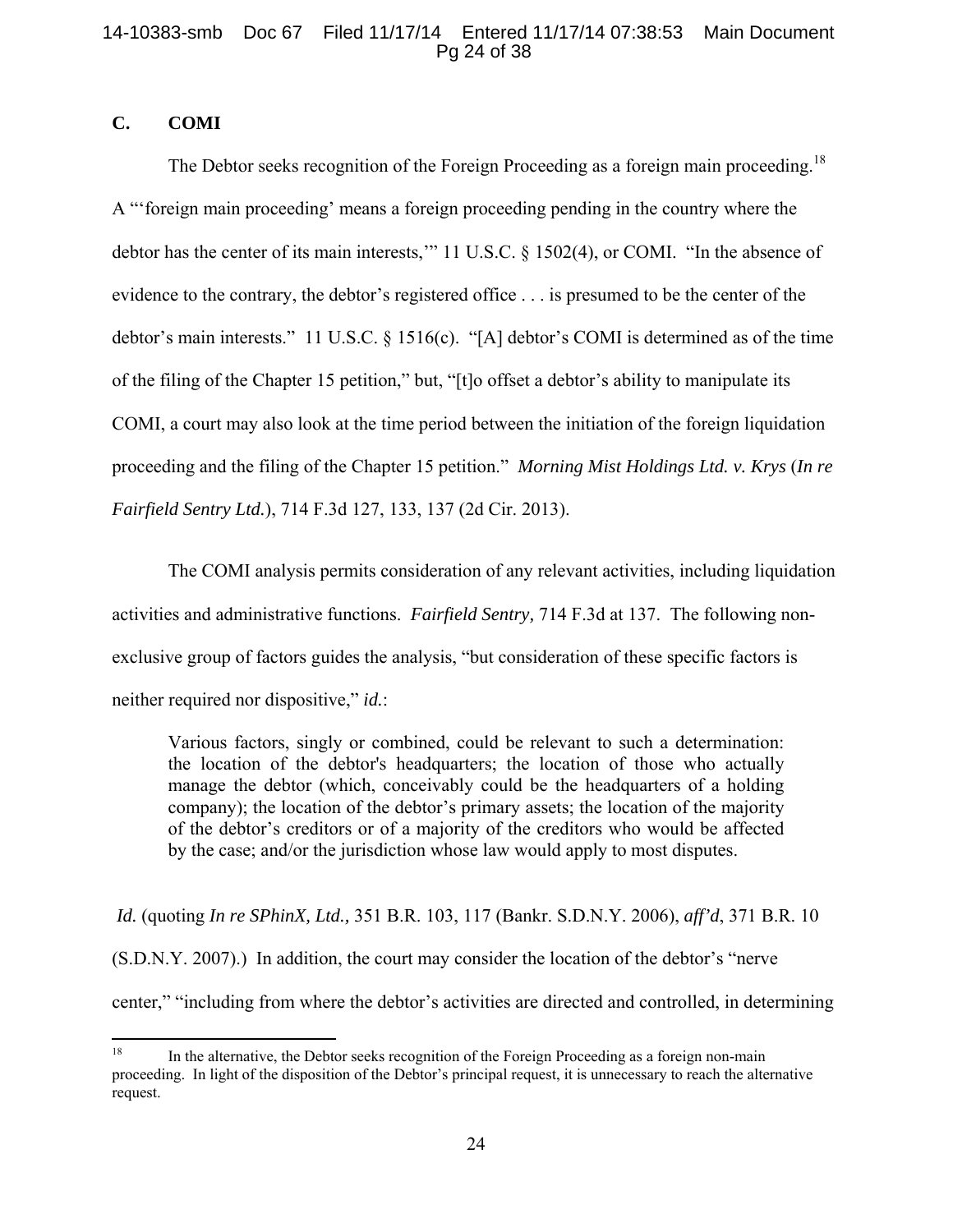# 14-10383-smb Doc 67 Filed 11/17/14 Entered 11/17/14 07:38:53 Main Document Pg 25 of 38

a debtor's COMI." *Fairfield Sentry*, 714 F.3d at 138 n. 10. Finally, international sources of law that the court may look to "underscore[] the importance of factors that indicate regularity and ascertainability." *Id.* at 138.

 The Debtor's presumptive COMI is the Cayman Islands where it was incorporated. However, the Cayman Islands was not its actual COMI when the Foreign Proceeding was commenced. Up to that point, the Debtor did not conduct any activities in the Cayman Islands, and maintained its principal executive offices in Wuxi, China from where it managed the Suntech Group. The issue to be decided, however, is the Debtor's COMI at the time of the commencement of the chapter 15 case. This comes down to whether the commencement of the provisional liquidation and the activities of the JPLs had the effect of transferring the COMI from Wuxi, China to the Cayman Islands.

 The answer is not obvious in a case like this. Unlike *Fairfield Sentry*, which involved the straight foreign liquidation of a Madoff feeder fund akin to a chapter 7 case, the Foreign Proceeding is a provisional liquidation more like a chapter 11 case in which a trustee has been appointed but the debtor continues to operate subject to the trustee's supervision and control. Nevertheless, the commencement of a provisional liquidation may have a profound effect on the business of the debtor. It triggers a restructuring process on which the survival of the debtor's traditional business may depend, and it may shift the duties and responsibilities of running the business from the debtor's management to the provisional liquidators.

 Here, that shift is initially reflected in the Appointment Order. The JPLs were authorized to develop and propose a compromise or arrangement with the Debtor's creditors,  $(PX \mid \text{at } \S \text{ 2})$ , and if necessary, file a chapter 15 case in the United States Bankruptcy Court or seek recognition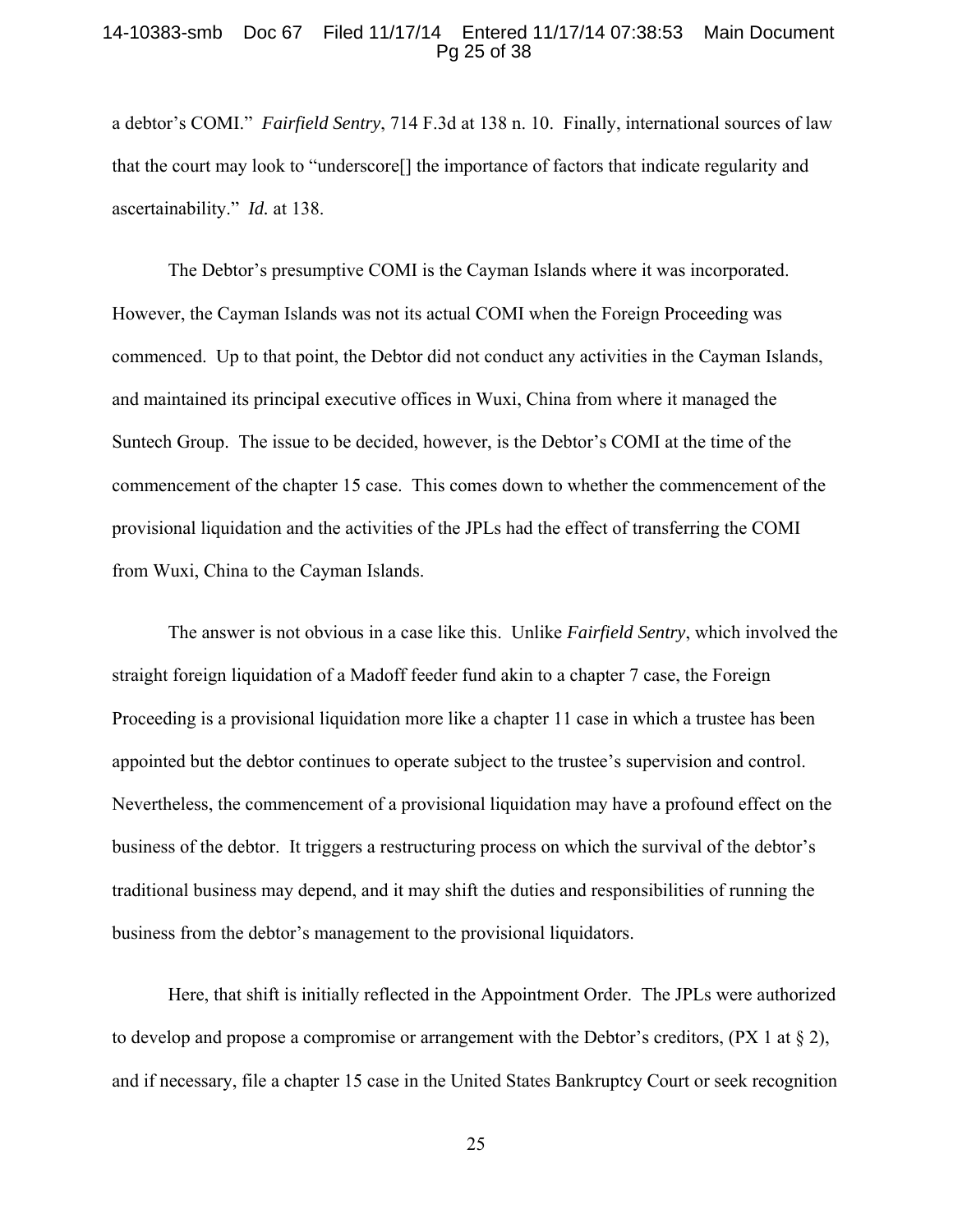### 14-10383-smb Doc 67 Filed 11/17/14 Entered 11/17/14 07:38:53 Main Document Pg 26 of 38

of the Foreign Proceeding in any other appropriate jurisdiction. (*Id.* at §§ 3, 4(q).) Toward that end, the Appointment Order authorized the JPLs to exercise a host of additional powers. Among other things, the JPLs were empowered to do all acts on behalf of the Debtor, take possession of its property and collect all debts, deal with all questions relating to or affecting the assets or the restructuring, supervise the Debtor's bank accounts, open bank accounts to pay the expenses of the provisional liquidation, hire staff and attorneys, borrow money, make the required filings with the regulatory bodies and pay, and if necessary, prefer creditors as needed to minimize the disruption to the day-to-day activities of the Debtor. (*See id.* at § 4(b)-(m), (o), (p), (r).) In addition, the JPLs assumed control of legal proceedings involving the Debtor, including the antitrust litigation brought by Solyndra. (*Id.* at § 4(n).)

 Importantly, the JPLs' authority extended to the operating subsidiaries. They were granted the power to exercise the rights of the Debtor, including its voting rights, as shareholder of its subsidiaries or any entities in which it invested, (*id.* at § 4(e)), protect the assets of the subsidiaries, (*id.* at § 4(g)), and pay and possibly prefer the creditors to the extent necessary to minimize the interruption to the day-to-day activities of the subsidiaries. (*Id.* at § 4(*l*).)

 As noted earlier, the Appointment Order left the day-to-day management of the Debtor's business to the Board subject to the JPLs' supervision and control. (*Id.* at § 8; *see id.* at § 4(a).) In practice, however, it exercised little day-to-day authority, and the record does not indicate what the Board did beyond what the meeting minutes report. Furthermore, the Debtor's CEO resigned in February 2014, and the record does not show what, if anything, the Debtor's management did on a day-to-day basis. In fact, Clearwater and Spinnaker had insisted on a Cayman Islands restructuring rather than a United States chapter 11, in part, because management would maintain control of the Debtor in a chapter 11 case. Furthermore, the Board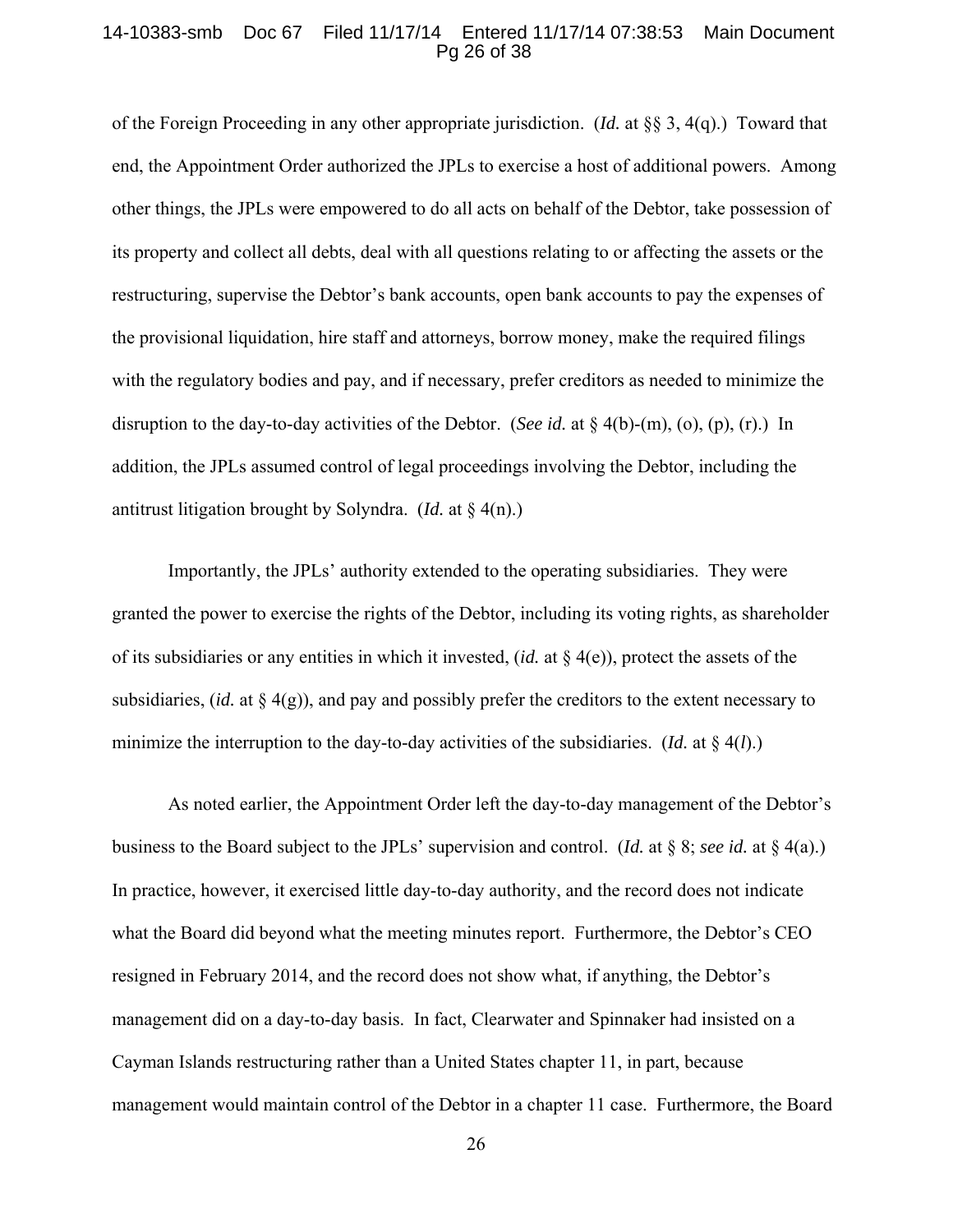### 14-10383-smb Doc 67 Filed 11/17/14 Entered 11/17/14 07:38:53 Main Document Pg 27 of 38

could not engage in transactions outside the ordinary course of business without the JPLs' approval, (*id.* at § 8), and could not open or close bank accounts on behalf of the Debtor without the JPLs' prior approval. (*Id.* at  $\S$  8(c).)

 The Appointment Order directed the JPLs to seek to agree on a protocol regarding the management of the Debtor and its subsidiaries. (*Id.* at § 11.) There is no evidence that this occurred, and in practice, the JPLs, especially Walker, assumed control of the Debtor's affairs pursuant to the powers granted in the Appointment Order. They met with employees and creditors, opened a bank account in the Cayman Islands funded with transfers from one of the Debtor's other accounts, voted the Debtor's shares to place PSS in voluntary liquidation in the British Virgin Islands and appoint John Ayres as voluntary liquidator, filed a claim in the PSS proceeding in the amount of \$737.6 million, and loaned \$150,000 to PSS to fund litigation. The JPLs also worked to preserve the value of SPI and Suntech America through the agreement with SPI's administrator to pay a dividend to creditors, obtained a \$7 million loan from Suntech America to finance the Debtor's restructuring, spearheaded the Debtor's challenge to the New York Stock Exchange's decision to delist its ADS, and entered into the Cooperation Agreement with Wuxi Suntech pursuant to which the latter paid \$750,000 to the Debtor in exchange for its right to use the Debtor' export license. Finally, they entered into the RSA and took steps to recover, and ultimately recovered, the physical shares in the Debtor's direct subsidiaries as well as the shareholder registry and statutory records.

 Centered in the Cayman Islands, the JPLs took the necessary steps to centralize the administration of the Foreign Proceeding there. They published notices of the Foreign Proceeding directing interested parties to contact members of Walker's staff in the Cayman Islands. They changed the Debtor's address on SEC filings and informed the Debtor's lenders to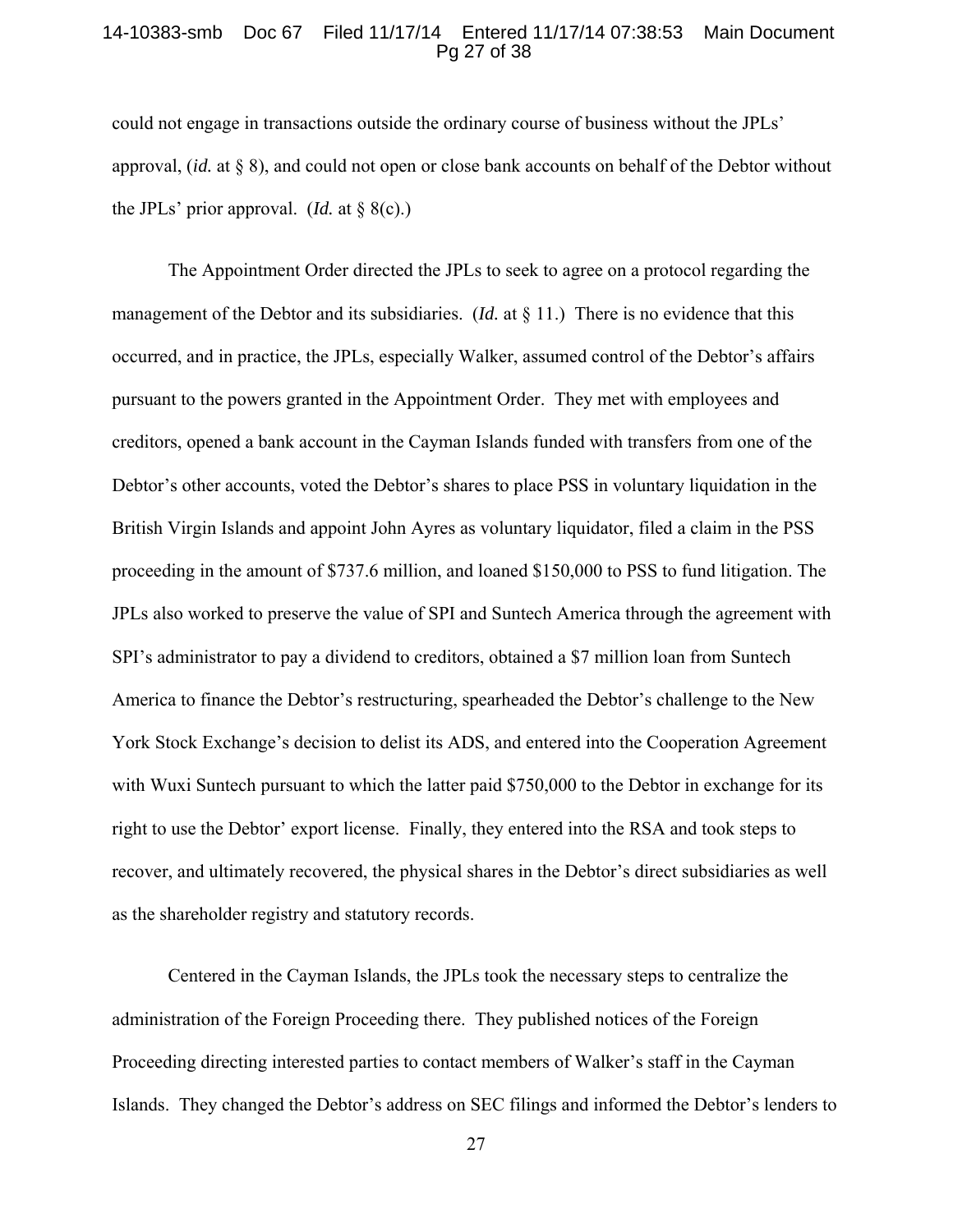### 14-10383-smb Doc 67 Filed 11/17/14 Entered 11/17/14 07:38:53 Main Document Pg 28 of 38

send future notices to their offices in the Cayman Islands. They conducted Board meetings and creditor meetings, largely through telephonic participation, from the Cayman Islands and appointed a Caymans Island director. Cairns testified that the JPLs are the primary Debtor representatives with whom he communicates since the commencement of the Foreign Proceeding, and it is Cairns' understanding that they are running Suntech Group on a daily basis. (Cairns Tr. at 33:9–20.)

 In opposing the recognition of the Foreign Proceeding, Solyndra contends that the Debtor's COMI was not located in the Cayman Islands. First, the Debtor represented to the world that it was headquartered in Wuxi, China, and that is where creditors and other stakeholders would have expected it to reorganize elsewhere, presumably in China. While the Debtor represented that its principal offices were located in Wuxi prior to the commencement of the Foreign Proceeding, the JPLs changed the location of the principal offices to the Cayman Islands on the Debtor's SEC filings and notified their lenders to send future communications to the Cayman Islands. The JPLs also centralized the administration of the Debtor's affairs and its restructuring in the Cayman Islands following their appointment and prior to the commencement of the chapter 15 case.

 Nor does the evidence support a finding that the Debtor's creditors would have expected it to restructure its businesses in China. The Debtor's largest creditor group was the Noteholders. The Indenture, (PX 31), was governed by New York law and the parties to the Indenture submitted to the non-exclusive jurisdiction of the New York state and federal courts. In addition, when the representatives of Clearwater and Spinnaker, who held approximately 50% of the debt, met with the Debtor's representatives, they urged the Cayman Islands as the most logical restructuring venue. The Debtor was incorporated in the Cayman Islands and the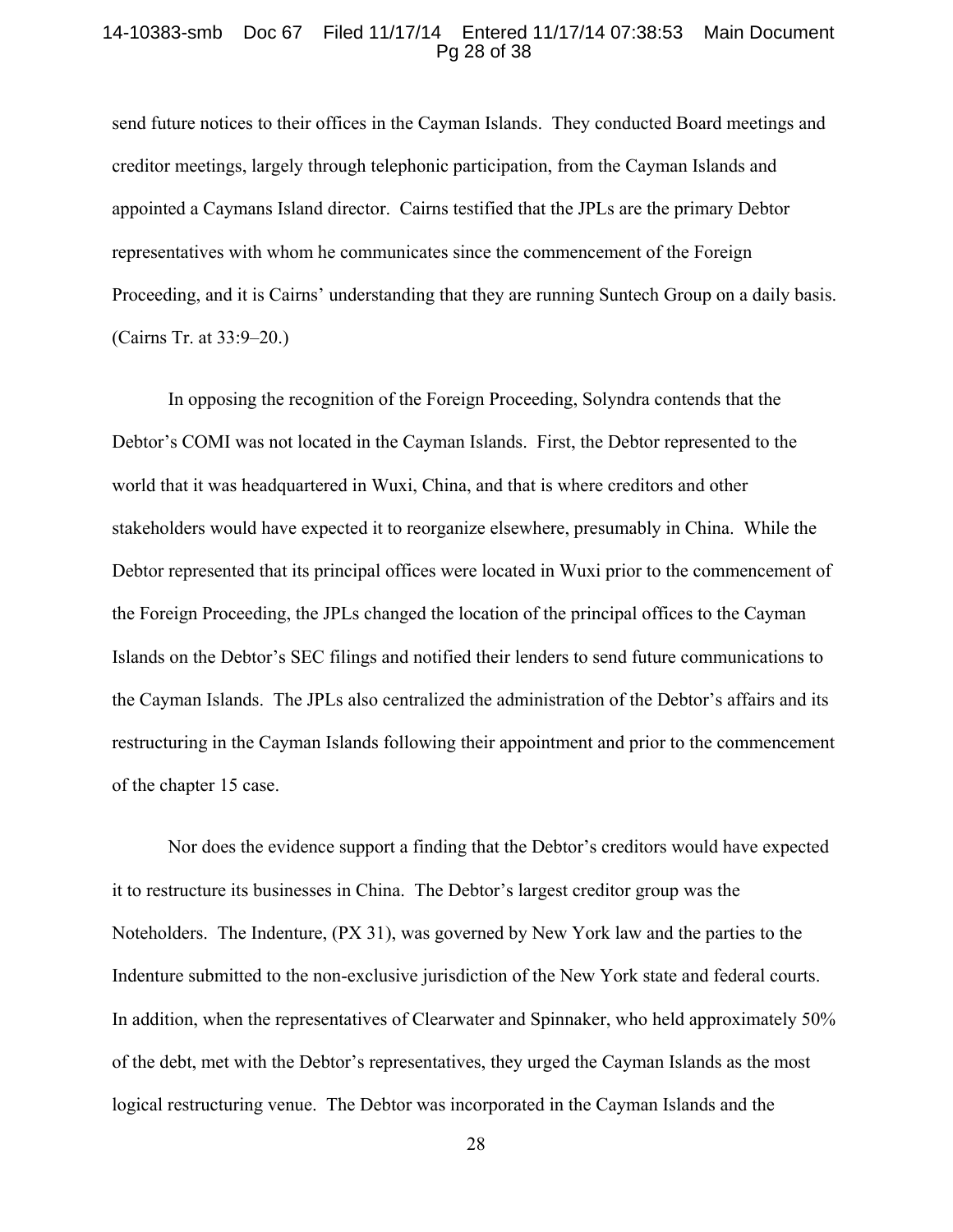### 14-10383-smb Doc 67 Filed 11/17/14 Entered 11/17/14 07:38:53 Main Document Pg 29 of 38

Cayman Islands employed a predictable, flexible and cost effective method for dealing with restructuring. They rejected a chapter 11 proceeding for reasons of cost and management control, and according to Cairns, summarily dismissed China due to uncertainties regarding jurisdiction and creditor's rights, calling it the last place that one would want to go.

 Second, Solyndra argues that all of the Debtor's directors, decision makers and employees resided outside of the Cayman Islands. Again, this was true prior to the appointment of the JPLs. But once they were appointed, they took over the management of the Debtor, employed their own staff and attorneys in the Cayman Islands, and through the exercise of the Debtor's rights as shareholder, assumed the Debtor's control over the Suntech Group.

Third, Solyndra maintains that the Debtor's primary assets – its bank accounts and intercompany receivables – are located outside of the Cayman Islands. The Debtor is a holding company. As such, it does not have operating assets, and its assets consist of cash and non-cash assets, including intercompany receivables, and investments. (PX 15 at § 9.1.) Solyndra points to the intercompany receivables as the principal asset, states that the principal intercompany debtors are PSS, Vantury Ltd. and Bright Path Holdings, all located in the British Virgin Islands, and Suntech Singapore, located in Singapore, and argues that the intercompany receivables are located where these debtors are found. (*See Solyndra Residual Trusts Proposed Findings of Fact & Conclusions of Law on Motion to Transfer Venue*, dated Aug. 1, 2014 ("*Solyndra Venue*"), at ¶¶ 9, 51 (ECF Doc. #63).) The JPLs have concluded, however, that there is "significant uncertainty" regarding the Debtor's ability to collect these receivables as a result of the financial condition of the subsidiaries. (PX 15 § 9.1.2 at SPH00007101.) In fact, the largest receivable in the sum of \$917 million is owed by PSS; PSS is in liquidation and the receivable is presently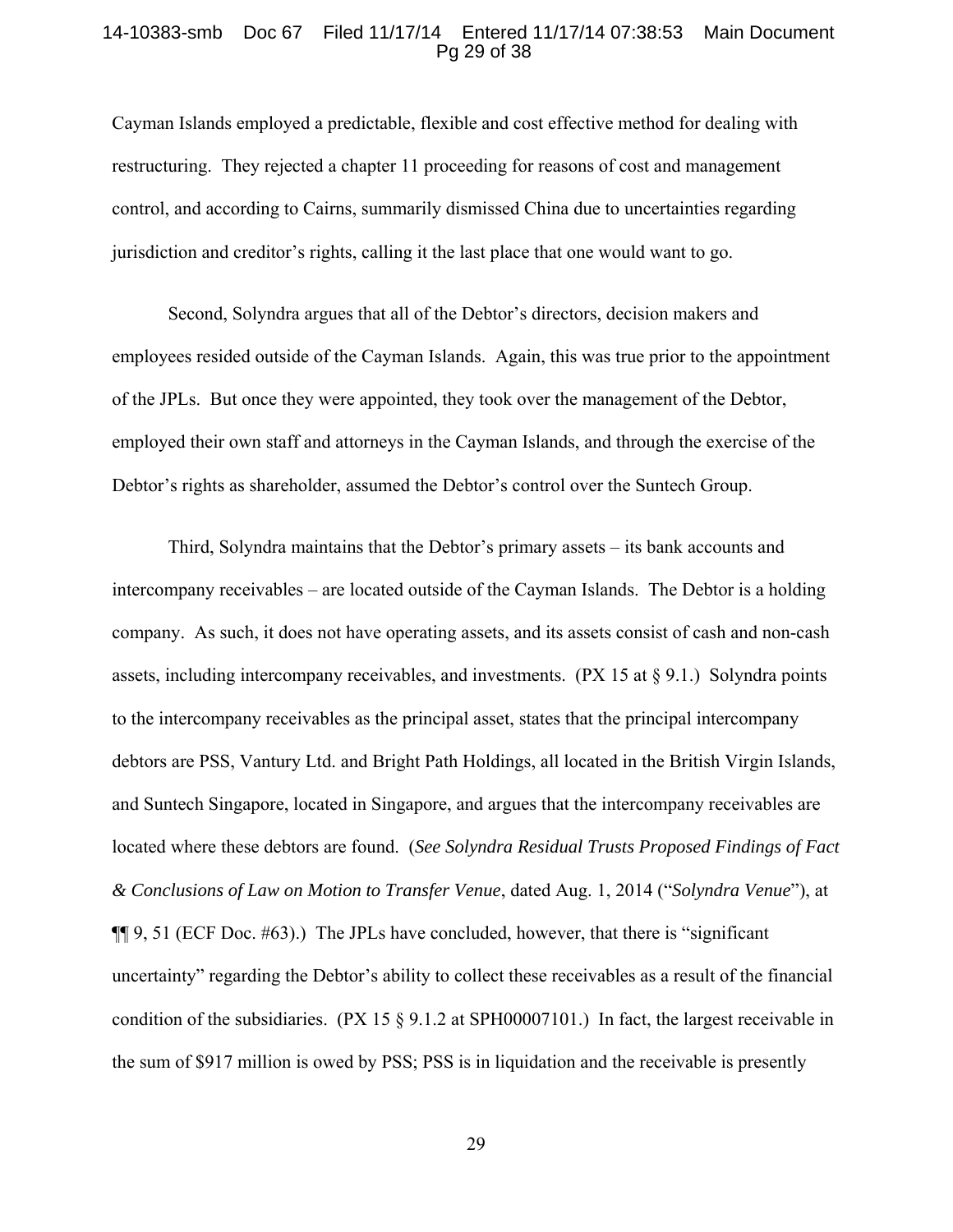# 14-10383-smb Doc 67 Filed 11/17/14 Entered 11/17/14 07:38:53 Main Document Pg 30 of 38

worthless. As a consequence, the JPLs concluded that the Debtor was insolvent as of November 30, 2013. (*Id.* § 9.1.2 at SPH00007100.)

In summary, the Court concludes for the reasons stated that the Debtor's COMI on the date of the commencement of the chapter 15 case was the Cayman Islands. Solyndra next argues that even if this is so, the JPLs manipulated the COMI in bad faith. Specifically, they (a) transferred stock certificates, shareholder registries, and statutory records to the Cayman Islands, (b) opened the Debtor's only Cayman Islands bank account (solely for the payment of professional fees), (c) appointed a director who resides in the Cayman Islands, and (d) held one Board meeting in the Cayman Islands. Moreover, one of the reasons they opened the Cayman Islands bank account and arranged the appointment of a Cayman Islands director was to improve the prospects for obtaining chapter 15 relief.

 The transfer of the stock certificates, shareholder registries and statutory records were consistent with the JPLs' duties under the Appointment Order as was the conduct of the Board meeting in PwC's offices in the Cayman Islands.<sup>19</sup> (*See* SX 12.) The same was true of the Cayman Islands bank account. The JPLs required the account to pay the restructuring expenses. The account served a legitimate business purpose and was convenient to the JPLs. It would not have made sense to open the account in another jurisdiction simply because a Cayman Islands bank account offered the additional benefit of improving the prospects for chapter 15 relief. In short, these were steps that the JPLs took consistent with the Appointment Order and their roles in the Foreign Proceeding and they would have taken these actions even if they had never intended to file a chapter 15 case.

 $19\,$ 19 The Board also held two telephonic meetings during this period. (*See* SX 7, 47.) Walker and other PwC personnel participated in both.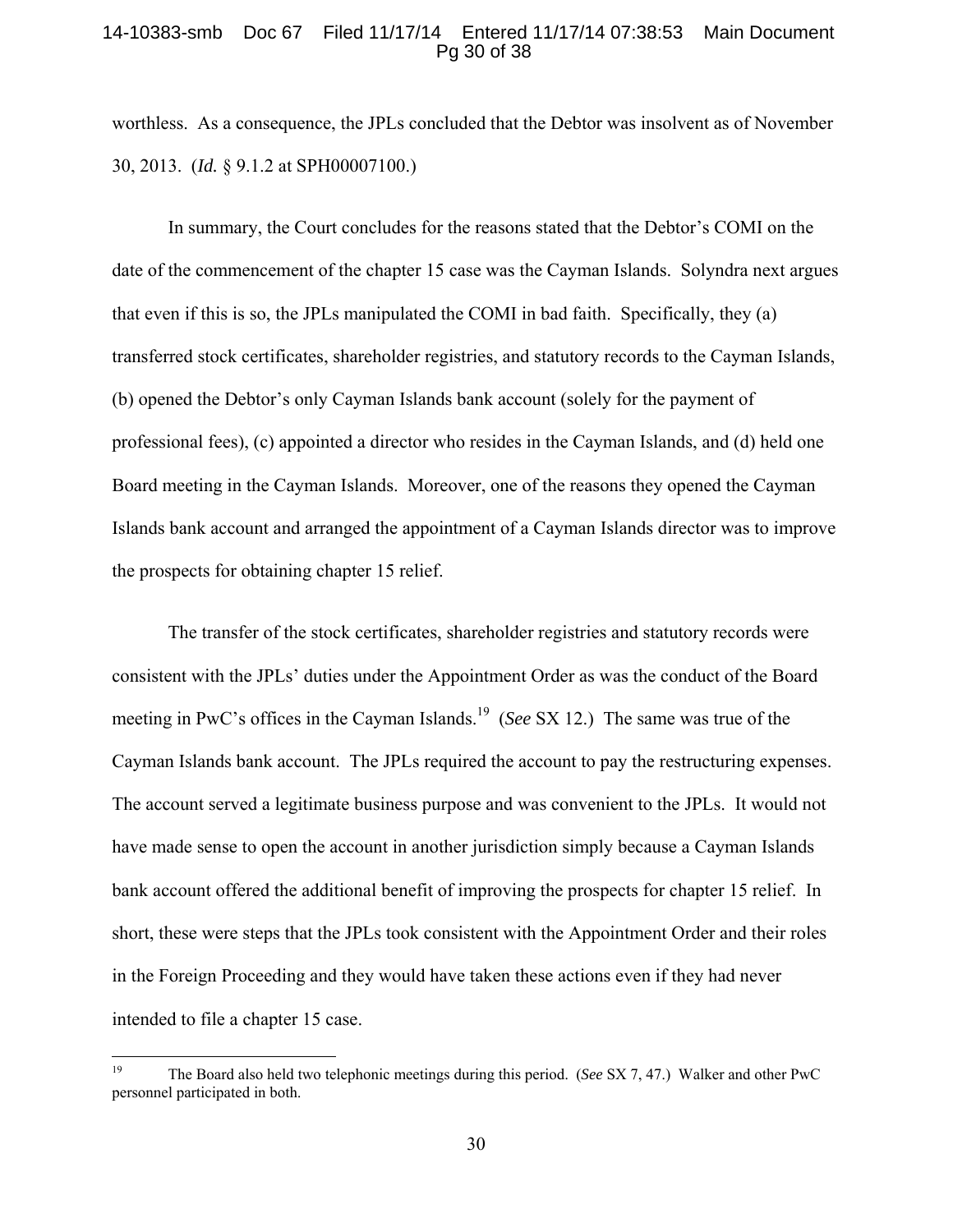### 14-10383-smb Doc 67 Filed 11/17/14 Entered 11/17/14 07:38:53 Main Document Pg 31 of 38

Solyndra's last point concerns Pearson's appointment as a director of the Debtor – and the only Cayman Islands director – in February 2014. Walker had suggested adding a Cayman Islands director at the January 23, 2014 Board meeting, (SX 7 at SPH00000117), and recommended Pearson, with whom he had worked on a committee of the Cayman Islands Insolvency Practitioners Association. (Tr. at 59:1-18.) He contacted Pearson the same day, informed him of the restructuring efforts, and apparently told him that a resident Cayman Islands Board member might be beneficial in securing chapter 15 recognition. (SX 8 at SPH00000405.)

 No one has questioned Pearson's credentials or qualifications, but it seems that his selection was motivated, at least in part, to bolster the contention that the Cayman Islands was the Debtor's COMI. However, even if the Court discounts the selection of Pearson, the evidence supports the finding that the Debtor's COMI at the time of the commencement of the chapter 15 case was the Cayman Islands, and all of the other actions criticized by Solyndra were taken in furtherance of the JPLs duties under the Appointment Order and were not intended to transfer the Debtor's COMI from China or anywhere else even if they had that effect. As a result, the Court concludes that the JPLs did not manipulate the Debtor's COMI in bad faith.

# **D. Cross-Motion to Change Venue**

Under 28 U.S.C. § 1412, a district court may transfer a case or proceeding under title 11 to a district court in another district "in the interest of justice or for the convenience of the parties." *Accord* FED. R. BANKR. P. 1014(a)(1). Bankruptcy Courts in this district are authorized to transfer a case under § 1412 by virtue of 28 U.S.C. §§ 157(a) and 1334(b) and the District Court's order of reference. *Amended Standing Order of Reference*, General Order M-431, dated Jan. 31, 2012 (Preska, C.J.); *Enron Corp. v. Arora* (*In re Enron Corp.*), 317 B.R. 629, 638 (Bankr. S.D.N.Y. 2004). The decision to transfer venue lies within the sound discretion of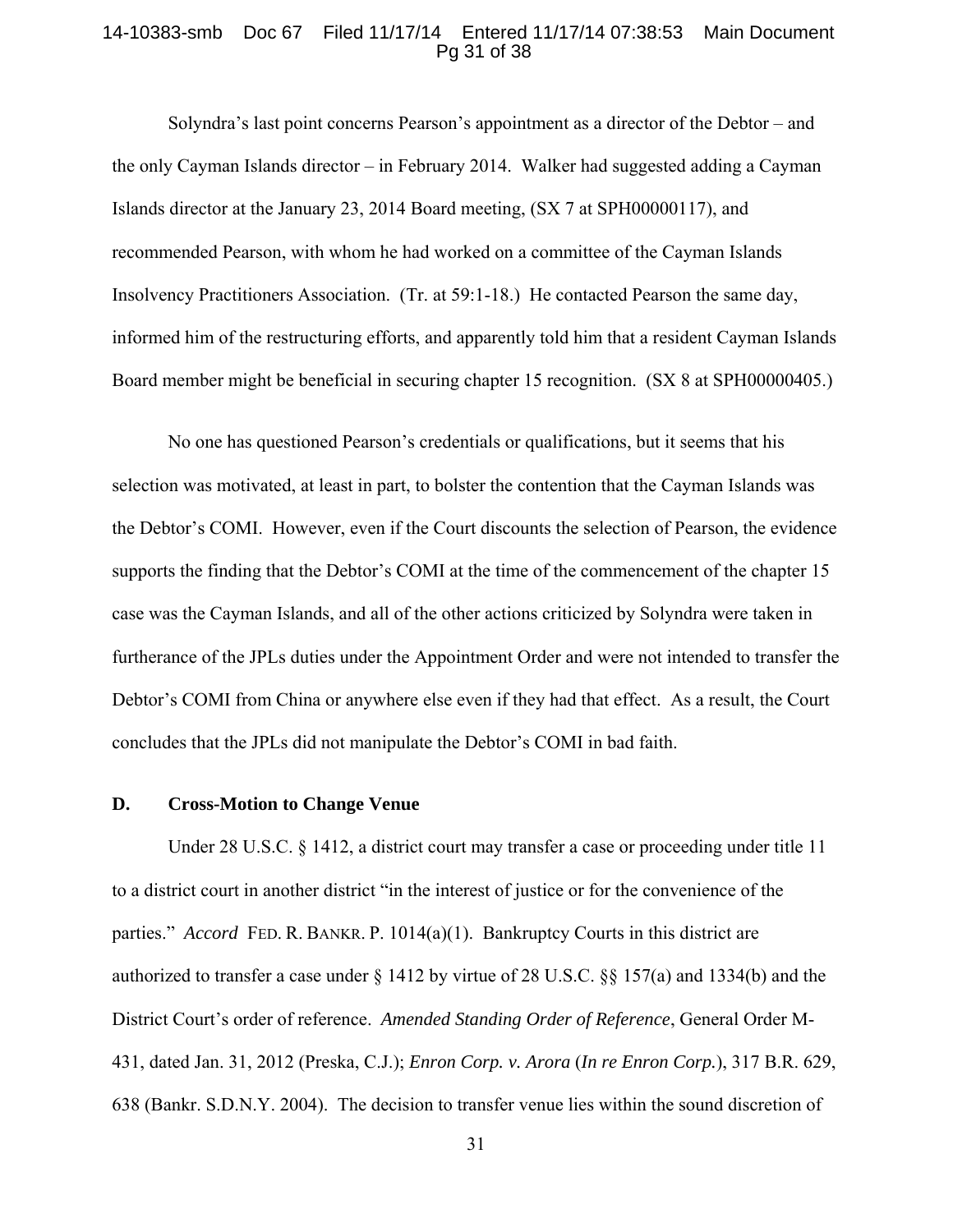### 14-10383-smb Doc 67 Filed 11/17/14 Entered 11/17/14 07:38:53 Main Document Pg 32 of 38

the court and is based on "an individualized, case-by-case consideration of convenience and fairness." *Gulf States Exploration Co. v. Manville Forest Prods. Corp.*, (*In re Manville Forest Prods. Corp.*), 896 F.2d 1384, 1391 (2d Cir.1990) (quoting *Stewart Org., Inc. v. Ricoh Corp.,* 487 U.S. 22, 29 (1988)). The party seeking to change venue bears the burden of proof by a preponderance of the evidence. *Manville,* 896 F.2d at 1390. Where the case is initially brought in a proper venue, the debtor's choice of forum is entitled to great weight. *In re Enron Corp*., 274 B.R. 327, 342 (Bankr. S.D.N.Y. 2002). Finally, if transfer of venue would merely shift the inconvenience from one party to another, the debtor's choice of forum should not be disturbed. *Id.* at 342-43 (citing *In re Garden Manor Assocs., L.P.*, 99 B.R. 551, 555 (Bankr. S.D.N.Y. 1988)).

### **1. The Applicability of 28 U.S.C. § 1412**

 The Debtor first argues that § 1412 does not apply to chapter 15 cases. Section 1410 of title 28, quoted *supra*, provides a hierarchy of venue choices in a chapter 15 case. If the debtor does not have its principal United States place of business or principal United States assets in a district, and there is no pending action or proceeding against the debtor in a district, then  $-$  and only then ‒ can the debtor select a venue that is "consistent with the interests of justice and the convenience of the parties, having due regard to the relief sought by the foreign representative." 28 U.S.C. § 1410(3). The Debtor maintains that allowing the Court to consider the interests of justice or the convenience of the parties on a motion to change venue upsets the hierarchy created by § 1410, and renders superfluous the direction to consider "the relief sought by the foreign representative," a requirement under  $\S$  1410(3) but not under  $\S$  1412.

 The present version of § 1410 was added by the Bankruptcy Abuse Prevention and Consumer Protection Act of 2005, Pub. L. No. 109-8, § 802(c)(4), 119 Stat. 23, 146 (2005), as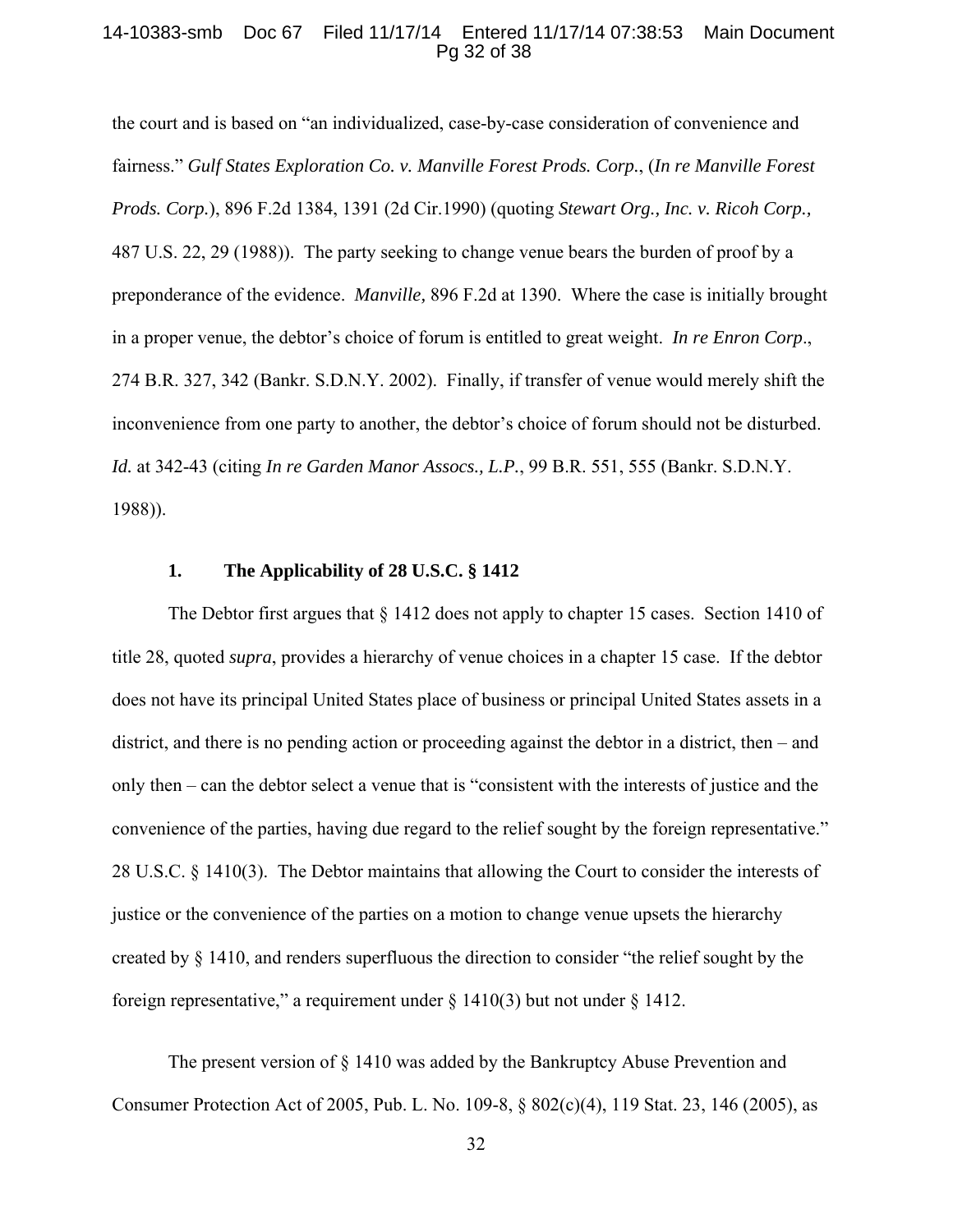### 14-10383-smb Doc 67 Filed 11/17/14 Entered 11/17/14 07:38:53 Main Document Pg 33 of 38

part of the same legislation that enacted chapter 15. *Id.* at § 801, 119 Stat. at 134-145.The prior version of § 1410 that applied to ancillary proceedings under repealed Bankruptcy Code § 304 did not include a provision permitting venue based upon interests of justice or the convenience of the parties. A court could, however, transfer the venue of a  $\S 304$  case pursuant to 11 U.S.C.  $\S$ 1412. *See In re Emerson Radio Corp.*, 52 F.3d 50, 55 (3d Cir. 1995). When Congress repealed § 304 and adopted chapter 15 and the current version of § 1410, it did not amend § 1412.

The Court concludes that 28 U.S.C. § 1412 and Federal Bankruptcy Rule 1014(a)(1) permit a Bankruptcy Court to transfer the venue of a properly venued chapter 15 case. First, § 1412 applies to a "case . . . under title 11," and filing a petition for recognition commences a case under chapter 15 of title 11. *See* 11 U.S.C. § 1504. Hence, the express terms of § 1412 authorize the transfer. *Accord* FED. R. BANKR. P.  $1014(a)(1)$ . Second, §§ 1412 and 1410 are not inconsistent and can be read in harmony. The foreign representative gets the first crack at selecting venue. His selection, whether based on the location of the debtor's assets, place of business, pending litigation or the foreign representative's own notions of interests and convenience should not prevent a party-in-interest from seeking to transfer the venue of the case to another venue where the interest of justice or the convenience of the parties dictates that the transfer is appropriate. 1 COLLIER ¶ 4.04[5], at 4-29 to 4-30 ("If a party in interest contends that a chapter 15 case has been filed in an improper venue or, even if in a proper venue, that venue should be changed, there seems no reason why a motion to change venue would not be proper. Any such motion would be determined pursuant to section 1412.").

Third,  $\S$  1412 does not eviscerate the language of  $\S$  1410(c), or preclude a court from "having regard to the relief sought by the foreign representative" when considering the interest of justice or the convenience of the parties. As discussed below, a chapter 15 case unfolds far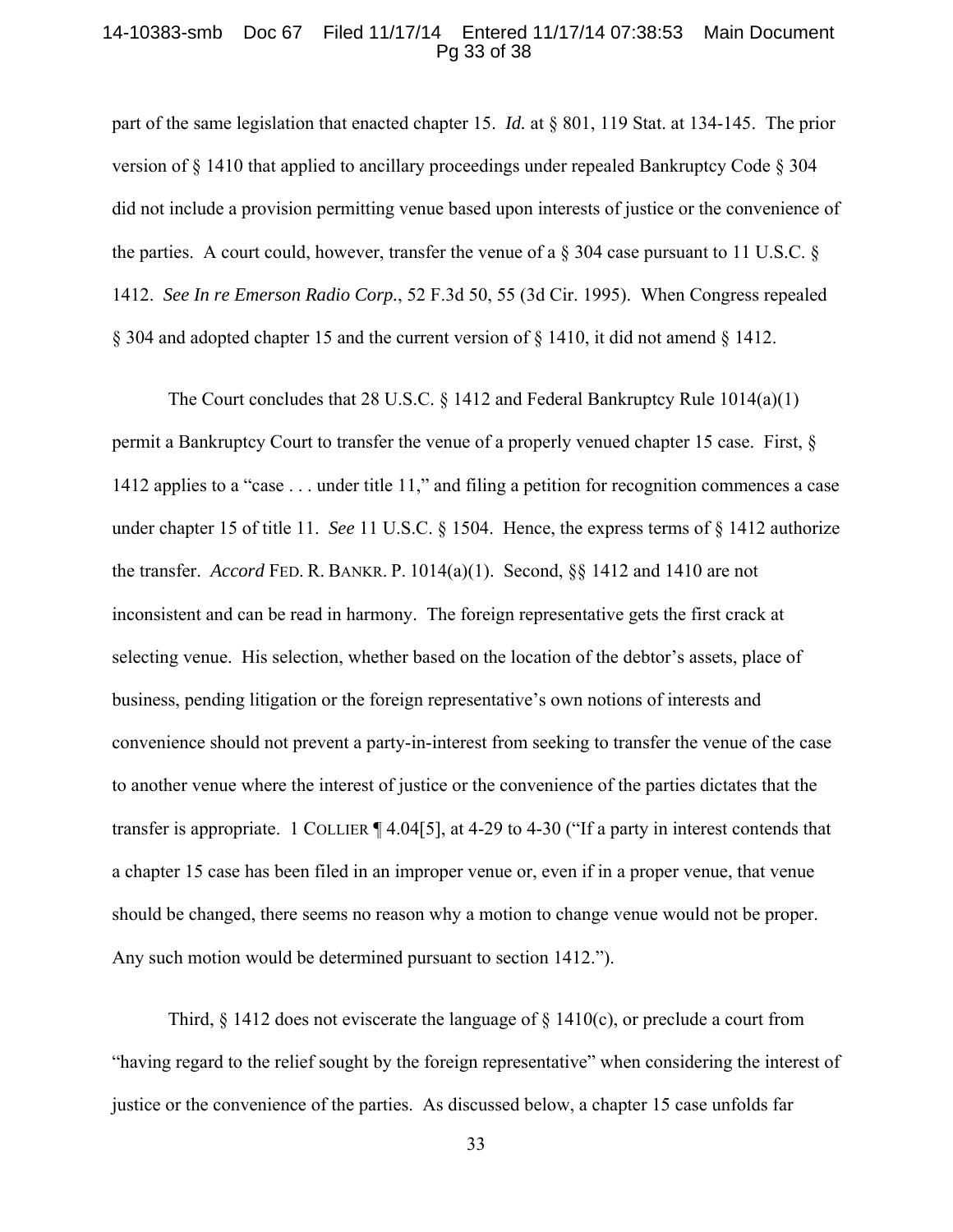# 14-10383-smb Doc 67 Filed 11/17/14 Entered 11/17/14 07:38:53 Main Document Pg 34 of 38

differently than a plenary chapter 11 case. There are few proceedings; the assets and claims are administered in the foreign proceeding by the foreign court. A Bankruptcy Court should consider the nature of the case and what it will entail, including the relief sought by the foreign representative, when contemplating the interests of justice or the convenience of the parties.

# **2. Interests of Justice**

 The interests of justice and the convenience of the parties are written in the disjunctive, and considered separately. The "interest of justice" is a "broad and flexible standard" that must be applied on a case by case basis. *Manville*, 896 F.2d at 1391. When determining where the interest of justice would be best served, courts may consider whether:

(i) transfer would promote the economic and efficient administration of the bankruptcy estate; (ii) the interests of judicial economy would be served by the transfer; (iii) the parties would be able to receive a fair trial in each of the possible venues; (iv) either forum has an interest in having the controversy decided within its borders; (v) the enforceability of any judgment would be affected by the transfer; and (vi) the plaintiff's original choice of forum should be disturbed.

*In re Dunmore Homes*, 380 B.R. 663, 671-72 (Bankr. S.D.N.Y. 2008). The most important factor is the first: the economic and efficient administration of the estate. *See Landmark Capital Co. v. N. Cent. Dev. Co.* (*In re Landmark Capital Co.*), 20 B.R. 220, 224 (S.D.N.Y. 1982). When it is alleged that a debtor has manipulated venue, courts will consider the debtor's purposeful acts to manufacture technical compliance with the venue statute. *See, e.g., Patriot Coal Corp.*, 482 B.R. at 743.

 Relying primarily on *Patriot Coal* and *Dunmore Homes*, Solyndra argues that the Debtor manipulated venue by establishing the BONY account in New York, an account that had no legitimate purpose. (*See Solyndra Venue* at ¶ 49.) In addition, the efficient and economic administration of the estate would be served by transferring venue to the Northern District of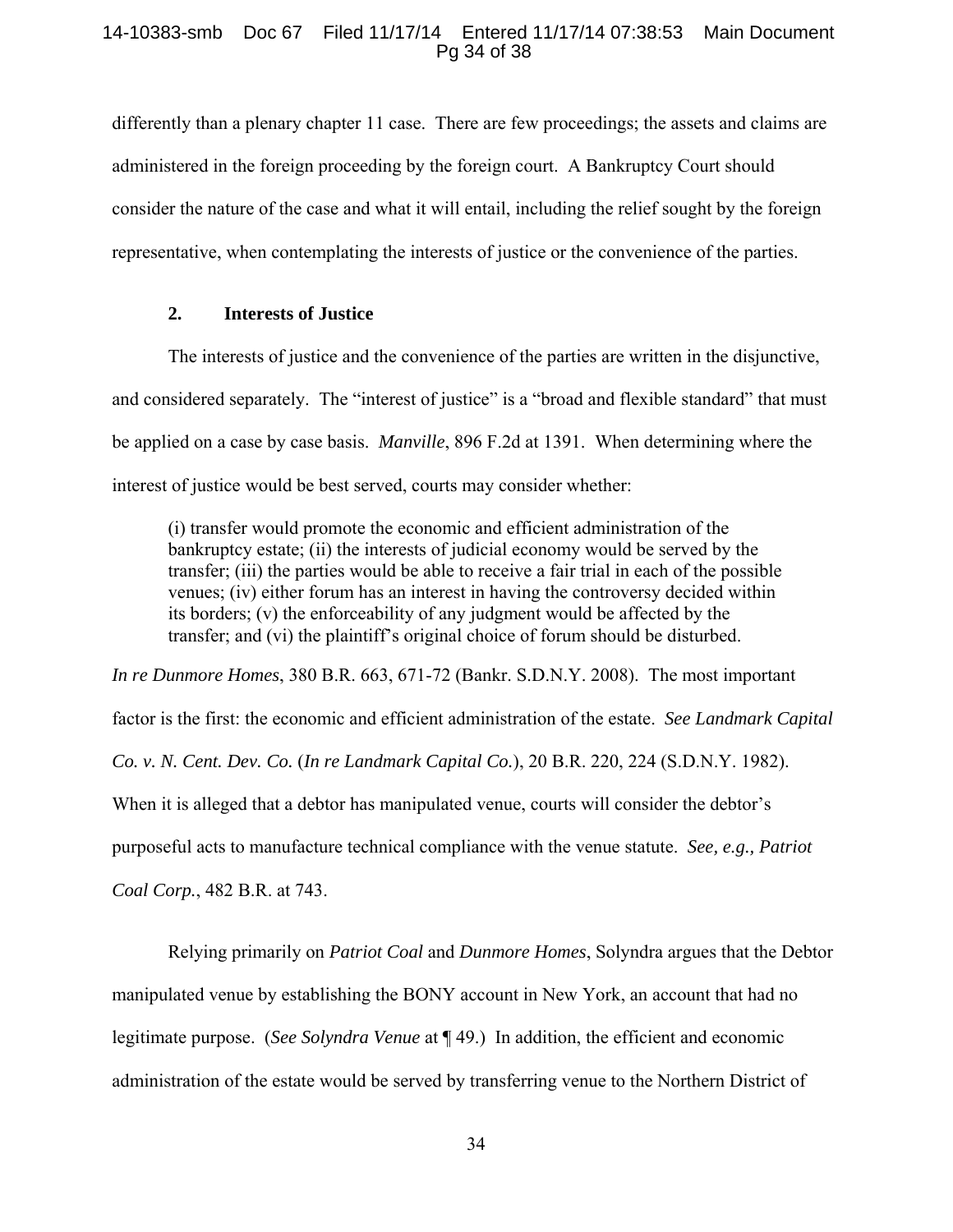## 14-10383-smb Doc 67 Filed 11/17/14 Entered 11/17/14 07:38:53 Main Document Pg 35 of 38

California because the Debtor obtained post-petition financing from Suntech America, which is located in San Francisco as is the office of the Debtor's General Counsel. (*Id.* at ¶ 51.) Finally, the Northern District of California has the greater interest in the chapter 15 petition and its recognition because Solyndra may be the largest creditor if it succeeds in its antitrust lawsuit. (*Id.* at ¶ 53.)

 For reasons already discussed, the JPLs did not manipulate venue or establish the BONY account for an improper business purpose. Furthermore, Solyndra's position is based on the incorrect view that Debtor does business in the Northern District of California, and the establishment of the BONY account deprived the case of a proper California venue.

 Solyndra's arguments regarding efficiency and economy are also misplaced. The Debtor borrowed money from Suntech America in the Foreign Proceeding and not in any case pending in this Court. The parties stipulated to Cayman Islands governing law,  $(PX 18 at $15(a))$ , submitted to the exclusive jurisdiction of the Cayman Islands courts on all matters relating to the loan agreement, *(id.* at  $\P$  15(b)), and the loan agreement was approved by the Cayman Court on January 31, 2014. (PX 52.) The loan was not part of any financing approved by this Court, there will not be any proceedings in this Court regarding that loan, and any dispute arising out of the loan agreement will be resolved by the Cayman Court. In addition, Mr. Liou, the Debtor's former General Counsel, resigned in May 2014, and there is no evidence that the Debtor even has a General Counsel. Moreover, the JPLs, who run the Debtor, have retained lawyers located in New York and the Cayman Islands.

 Finally, this district has the greater interest in the chapter 15 proceedings. The Debtor is currently the subject of the Involuntary Case in this Court. The RSA temporarily halted the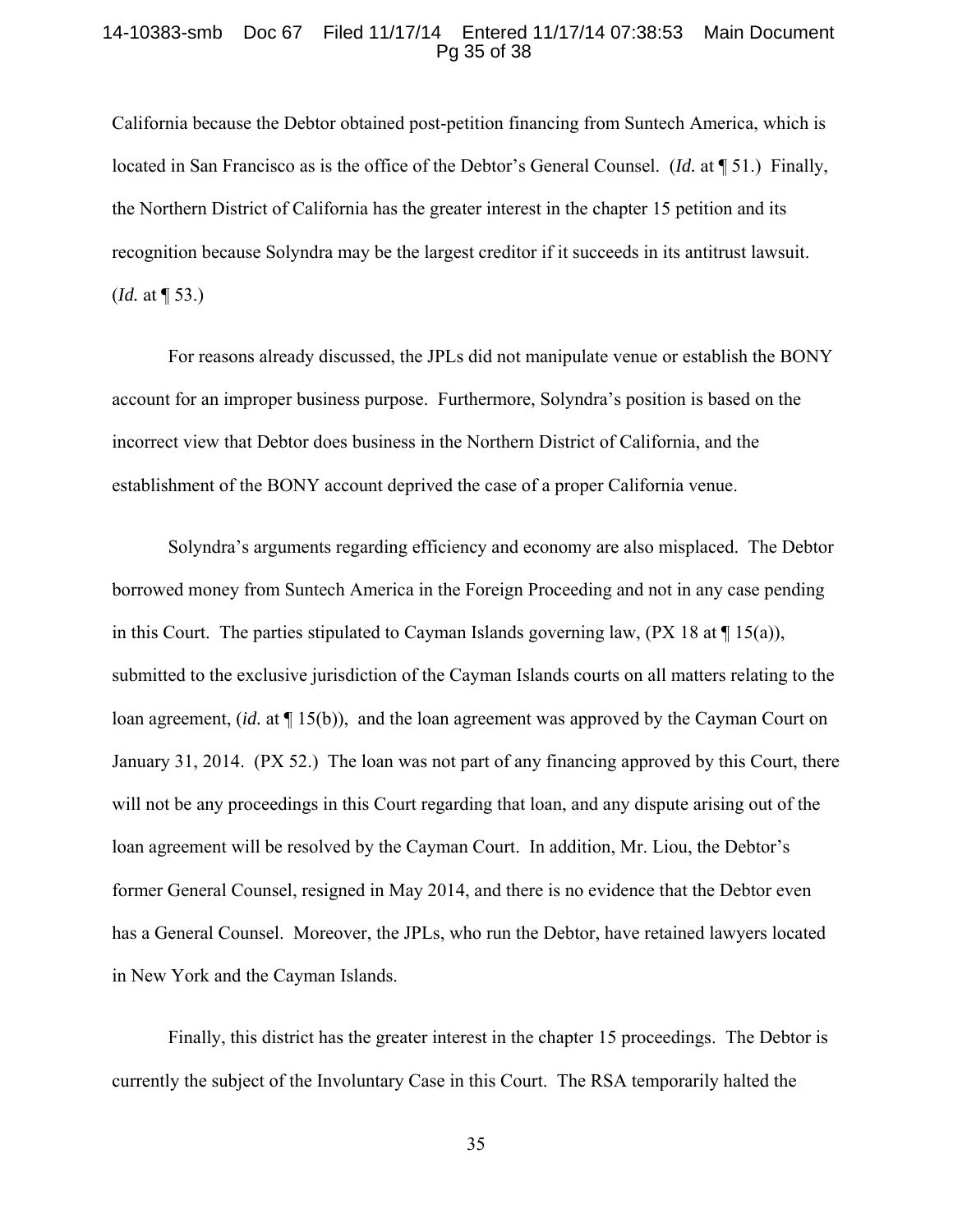# 14-10383-smb Doc 67 Filed 11/17/14 Entered 11/17/14 07:38:53 Main Document Pg 36 of 38

Involuntary Case, but the Petitioning Creditors recently advised the Court that the RSA has terminated, and requested the entry of an order for relief. *See* fn. 9, *supra*. The pending Involuntary Case is intertwined with the chapter 15 case, and the administration of the two cases overlaps. First, so long as the Involuntary Case remains pending, any party seeking relief from the stay will have to move in both the Involuntary Case and in the chapter 15 case because recognition as a foreign main proceeding also triggers the automatic stay with respect to the debtor and property of the debtor within the territorial jurisdiction of the United States. *See* 11 U.S.C.  $\S 1520(a)(1)$ . It is more efficient for the same movant to file both motions in the same court to be heard by the same judge at the same time. Second, the parties have already created an extensive record on the pending motions that is also relevant in deciding whether the Debtor was eligible to be a debtor in the Involuntary Case and whether venue was proper at the time the Involuntary Case was commenced. Third, the JPLs may argue that the Court should dismiss or suspend the Involuntary Case pursuant to 11 U.S.C. § 305 based on the pendency of the Foreign Proceeding and the chapter 15. *See In re Compania de Alimentos Fargo, S.A.*, 376 B.R. 427, 441 (Bankr. S.D.N.Y. 2007) (dismissing involuntary case under 11 U.S.C. § 305 in deference to pending foreign proceeding).

 The Northern District of California, on the other hand, does not have a significant interest in the chapter 15 case. The pendency of the California litigation has little impact on the chapter 15 proceeding. The litigation was stayed as against the Debtor by the filing of the Involuntary Case, and will remain stayed whether or not the Court grants recognition or transfers venue to the Northern District of California. Even if the stay is lifted for the purpose of liquidating the claim and Solyndra recovers a judgment, it must still seek payment of its judgment in the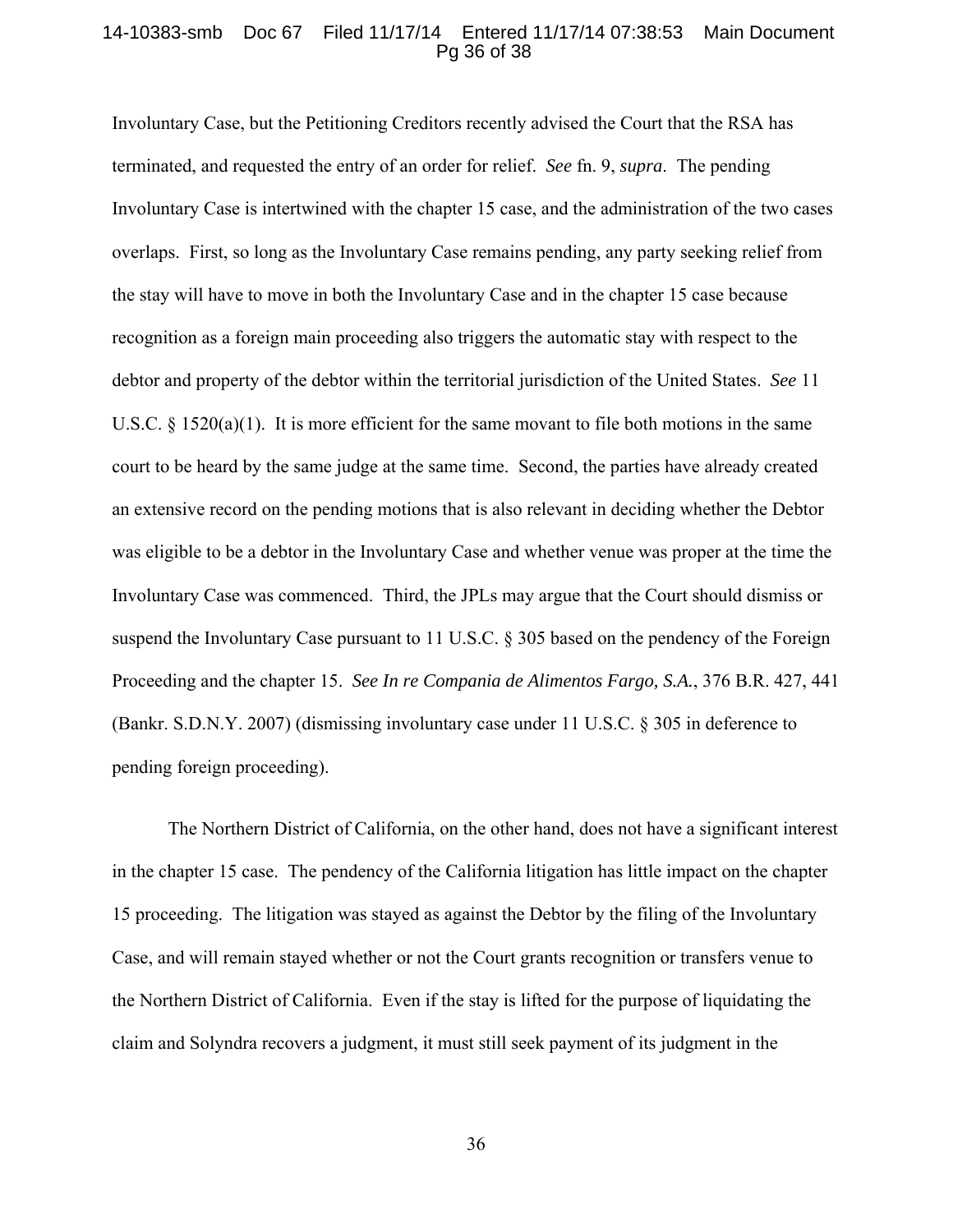### 14-10383-smb Doc 67 Filed 11/17/14 Entered 11/17/14 07:38:53 Main Document Pg 37 of 38

Foreign Proceeding. And as Solyndra argues, the Debtor does not have any assets in the United States to which it could look to satisfy a judgment.

#### **3. Convenience of the Parties**

 Convenience of the parties generally involves consideration of the location of the parties and their counsel, the location of the proof, and the ability to compel otherwise unwilling witnesses to testify. *Official Committee of Unsecured Creditors v. McConnell* (*In re Grumman Olson Indus., Inc.*), 329 B.R. 411, 435 (Bankr. S.D.N.Y. 2005). Unlike § 1404(a), the convenience of the witnesses does not have to be taken into account under § 1412, although it is part of any discussion to change venue. 1 COLLIER ¶ 4.05[3][a], at 4–33. In a chapter 15 case like this one, any inconvenience to the parties will be minimal regardless of where it ends up. The Court acts in aid of the Cayman Court where claims will be proved and paid, disputes will be heard, and a scheme of arrangement may be sanctioned. The Debtor owns no property in the United States other than the BONY account, and does not conduct any business that might give rise to a need for judicial intervention.

 The Court foresees few proceedings in the chapter 15 case after recognition is granted. The Debtor is the subject of several lawsuits pending in California and elsewhere, but these suits have been stayed since the filing of the Involuntary Case, and no party, including Solyndra, has sought relief from the automatic stay to prosecute their claims. Aside from the possible stay relief motions, if the Cayman Islands court sanctions a scheme, the JPLs will seek an order enforcing the scheme within the territorial jurisdiction of the United States.

 The Southern District of New York is equally convenient if not more convenient to the parties to those proceedings. The applications described, including possible motions for stay